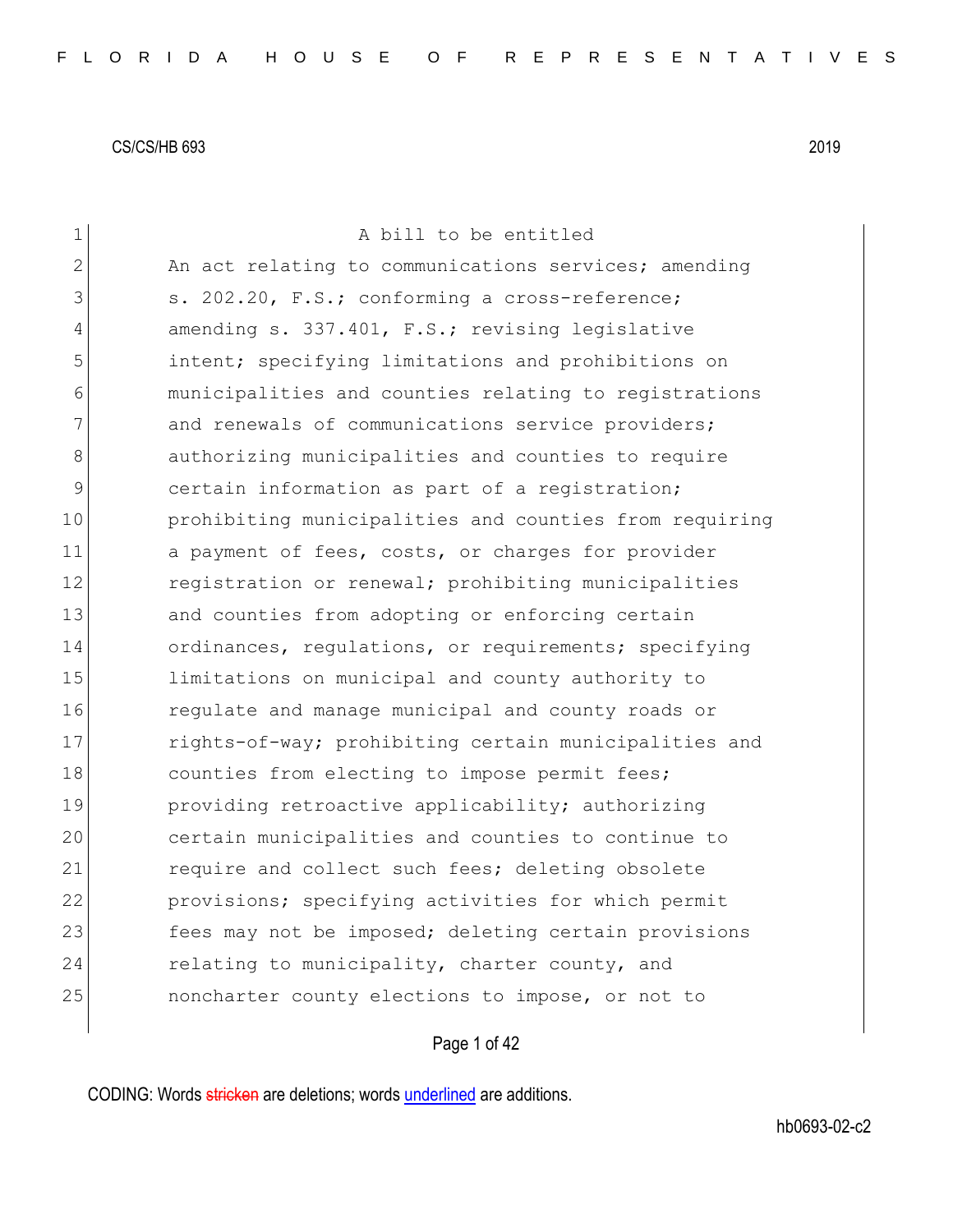26 impose, permit fees; requiring that enforcement of certain ordinances must be suspended until certain 28 conditions are met; revising legislative intent 29 relating to the imposition of certain fees, costs, and exactions on providers; specifying a condition for certain in-kind compensation; revising items over which municipalities and counties may not exercise **1988** regulatory control; authorizing municipalities and counties to require a right-of-way permit for certain purposes; providing requirements for processing certain permit applications; prohibiting municipalities and counties from certain actions **relating to certain aerial or underground**  communications facilities; specifying limitations and requirements for certain municipal and county rules 41 and regulations; revising definitions for the Advanced 42 Wireless Infrastructure Deployment Act; prohibiting certain actions by an authority relating to certain utility poles; prohibiting authorities from requiring permit applicants to provide certain information, 46 except under certain circumstances; adding prohibited 47 acts by authorities relating to small wireless 48 facilities, application requirements, public notification and public meetings, and the placement of certain facilities; revising applicability of

Page 2 of 42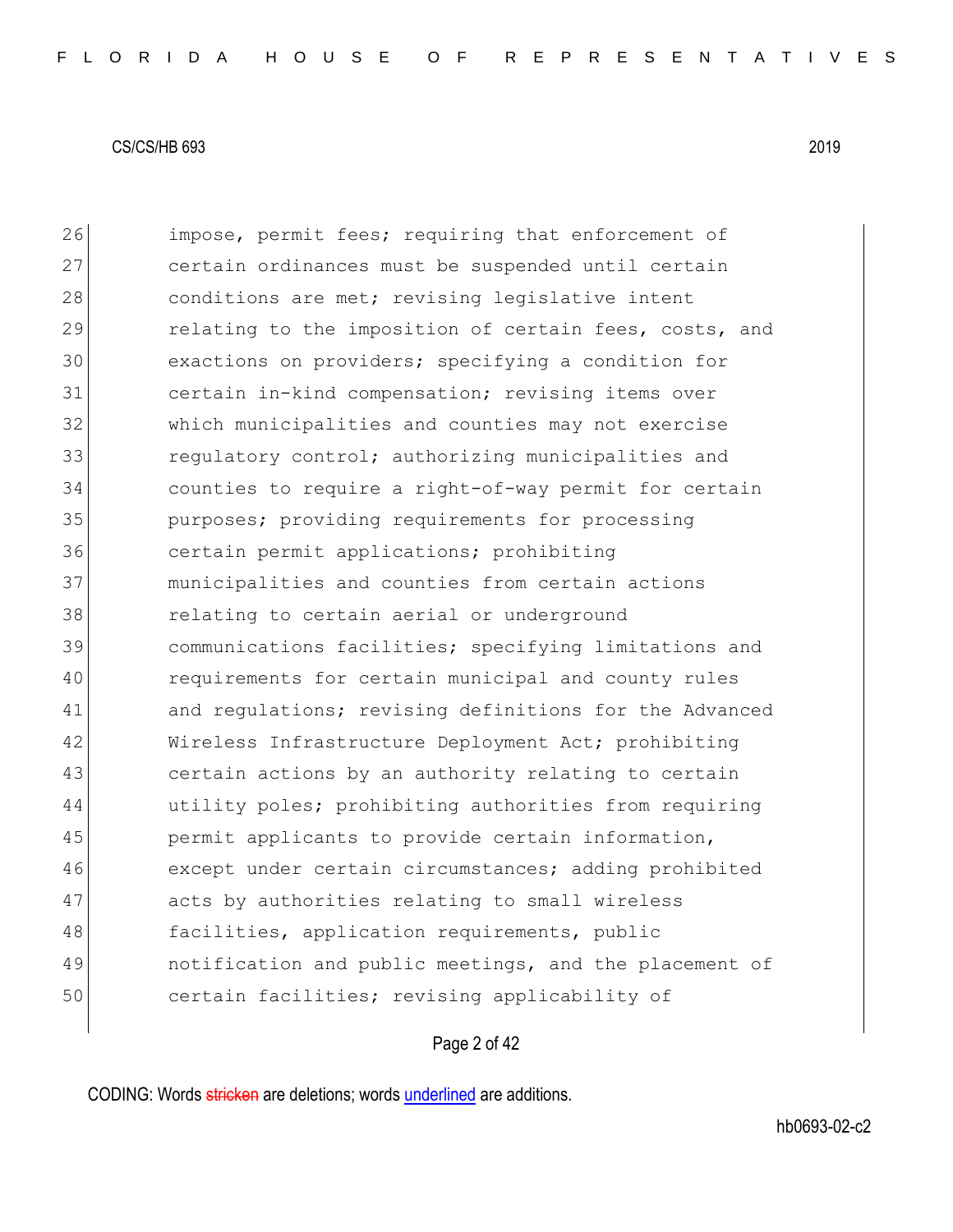51 authority rules and regulations governing the 52 placement of utility poles in the public rights-of-53 way; providing construction relating to judicial 54 review of certain application denials; adding grounds 55 for an authority's denial of a proposed collocation of 56 a small wireless facility in the public rights-of-way; 57 deleting an authority's authorization to adopt 58 ordinances for performance bonds and security funds; 59 authorizing an authority to require a construction 60 bond, subject to certain conditions; requiring 61 authorities to accept certain financial instruments 62 for certain financial obligations; authorizing 63 **providers to add authorities to certain financial** 64 instruments; prohibiting an authority from requiring a 65 provider to indemnify an authority for certain 66 liabilities; prohibiting an authority from requiring a 67 permit, approval, fees, charges, costs, or exactions 68 for certain activities; authorizing and limiting 69 filings an authority may require relating to micro 70 wireless facility equipment; providing an exception to 71 a certain right-of-way permit for certain emergency 72 work; providing that an authority may require wireless 73 **providers to comply with certain objective design** 74 standards adopted by ordinance; authorizing an 75 authority to waive such design standards under certain

## Page 3 of 42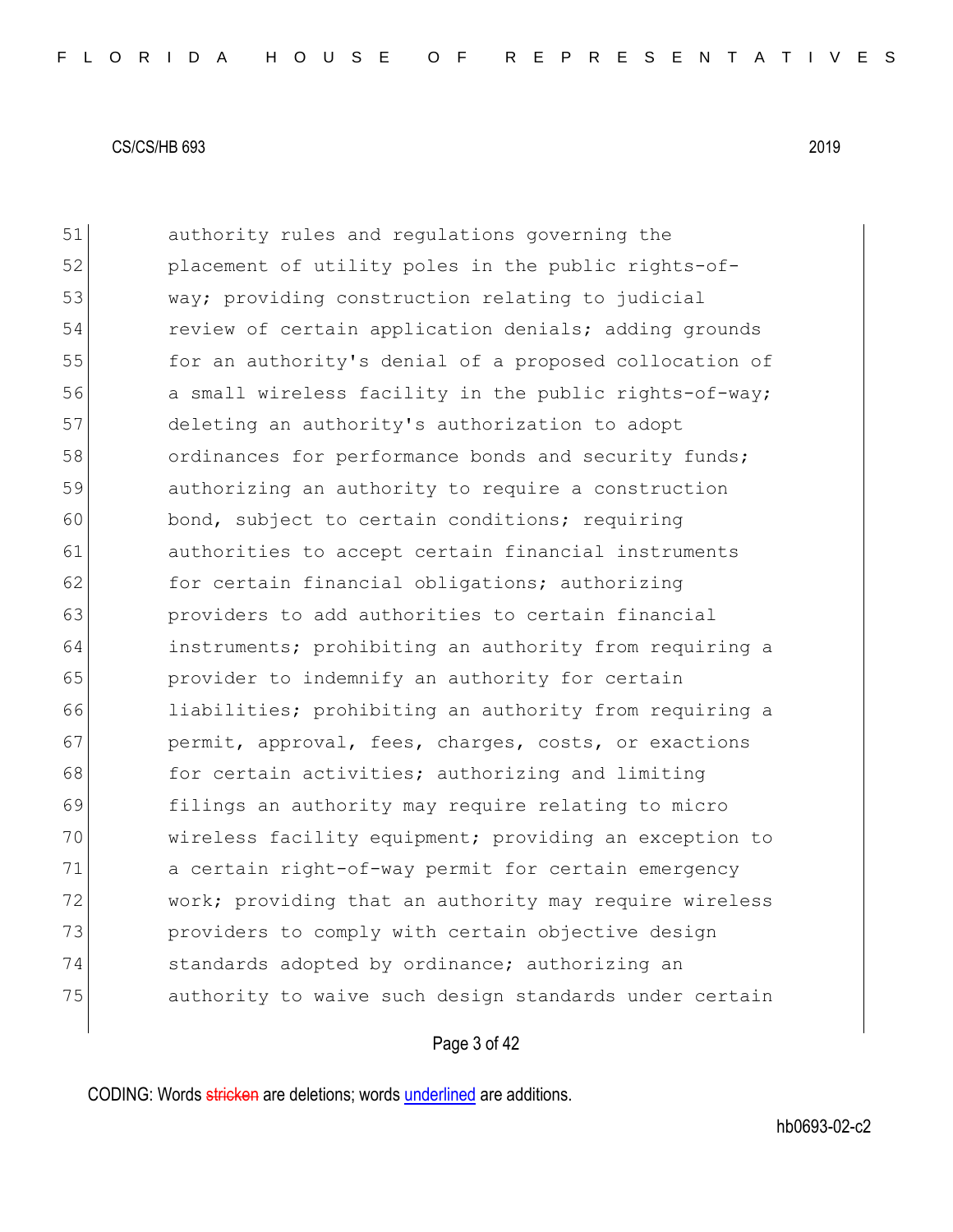76 circumstances; providing a requirement for the waiver; 77 revising an authority's authorization to apply certain 78 ordinances to applications filed before a certain 79 timeframe; prohibiting authorities from certain 80 actions relating to registrations, applications, 81 **permits, and approvals in relation to small wireless** 82 **facilities;** deleting a requirement for wireless 83 **providers to comply with certain undergrounding** 84 requirements; authorizing a civil action for 85 violations; providing actions a court may take; 86 **providing an effective date.** 87 88 Be It Enacted by the Legislature of the State of Florida: 89 90 Section 1. Paragraph (b) of subsection (2) of section 91 202.20, Florida Statutes, is amended to read: 92 202.20 Local communications services tax conversion 93 rates.-94 (2) 95 (b) Except as otherwise provided in this subsection, 96 "replaced revenue sources," as used in this section, means the 97 following taxes, charges, fees, or other impositions to the 98 extent that the respective local taxing jurisdictions were 99 authorized to impose them prior to July 1, 2000. 100 1. With respect to municipalities and charter counties and

Page 4 of 42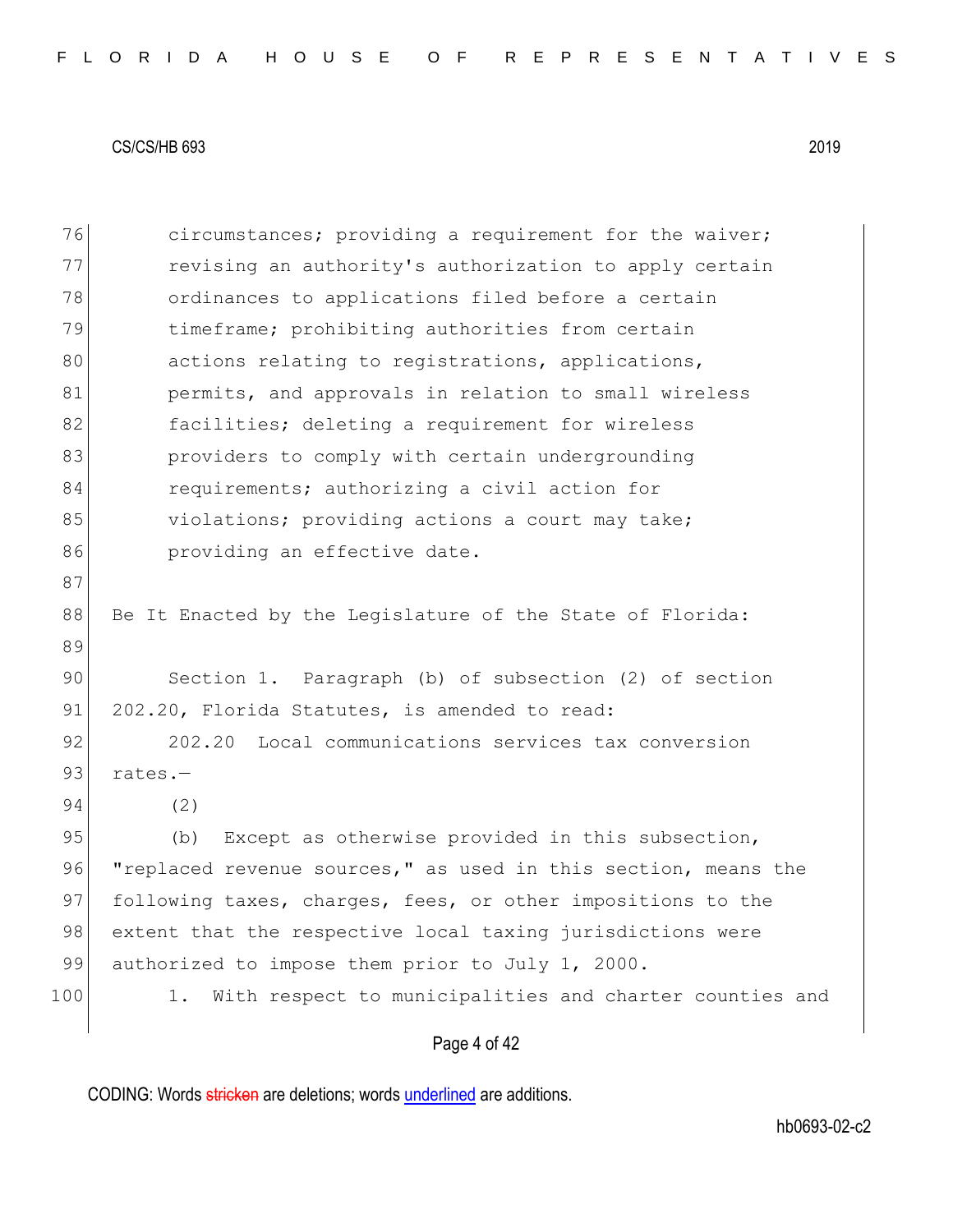| 101 | the taxes authorized by s. $202.19(1)$ :                             |
|-----|----------------------------------------------------------------------|
| 102 | The public service tax on telecommunications authorized<br>$a$ .     |
| 103 | by former s. 166.231(9).                                             |
| 104 | b. Franchise fees on cable service providers as authorized           |
| 105 | by 47 U.S.C. s. 542.                                                 |
| 106 | The public service tax on prepaid calling arrangements.<br>$\circ$ . |
| 107 | Franchise fees on dealers of communications services<br>d.           |
| 108 | which use the public roads or rights-of-way, up to the limit set     |
| 109 | forth in s. 337.401. For purposes of calculating rates under         |
| 110 | this section, it is the legislative intent that charter counties     |
| 111 | be treated as having had the same authority as municipalities to     |
| 112 | impose franchise fees on recurring local telecommunication           |
| 113 | service revenues prior to July 1, 2000. However, the Legislature     |
| 114 | recognizes that the authority of charter counties to impose such     |
| 115 | fees is in dispute, and the treatment provided in this section       |
| 116 | is not an expression of legislative intent that charter counties     |
| 117 | actually do or do not possess such authority.                        |
| 118 | e. Actual permit fees relating to placing or maintaining             |
| 119 | facilities in or on public roads or rights-of-way, collected         |
| 120 | from providers of long-distance, cable, and mobile                   |
| 121 | communications services for the fiscal year ending September 30,     |
| 122 | 1999; however, if a municipality or charter county elects the        |
| 123 | option to charge permit fees pursuant to s. $337.401(3)(c)$          |
| 124 | $337.401(3)(c)1.a.,$ such fees shall not be included as a replaced   |
| 125 | revenue source.                                                      |
|     |                                                                      |

# Page 5 of 42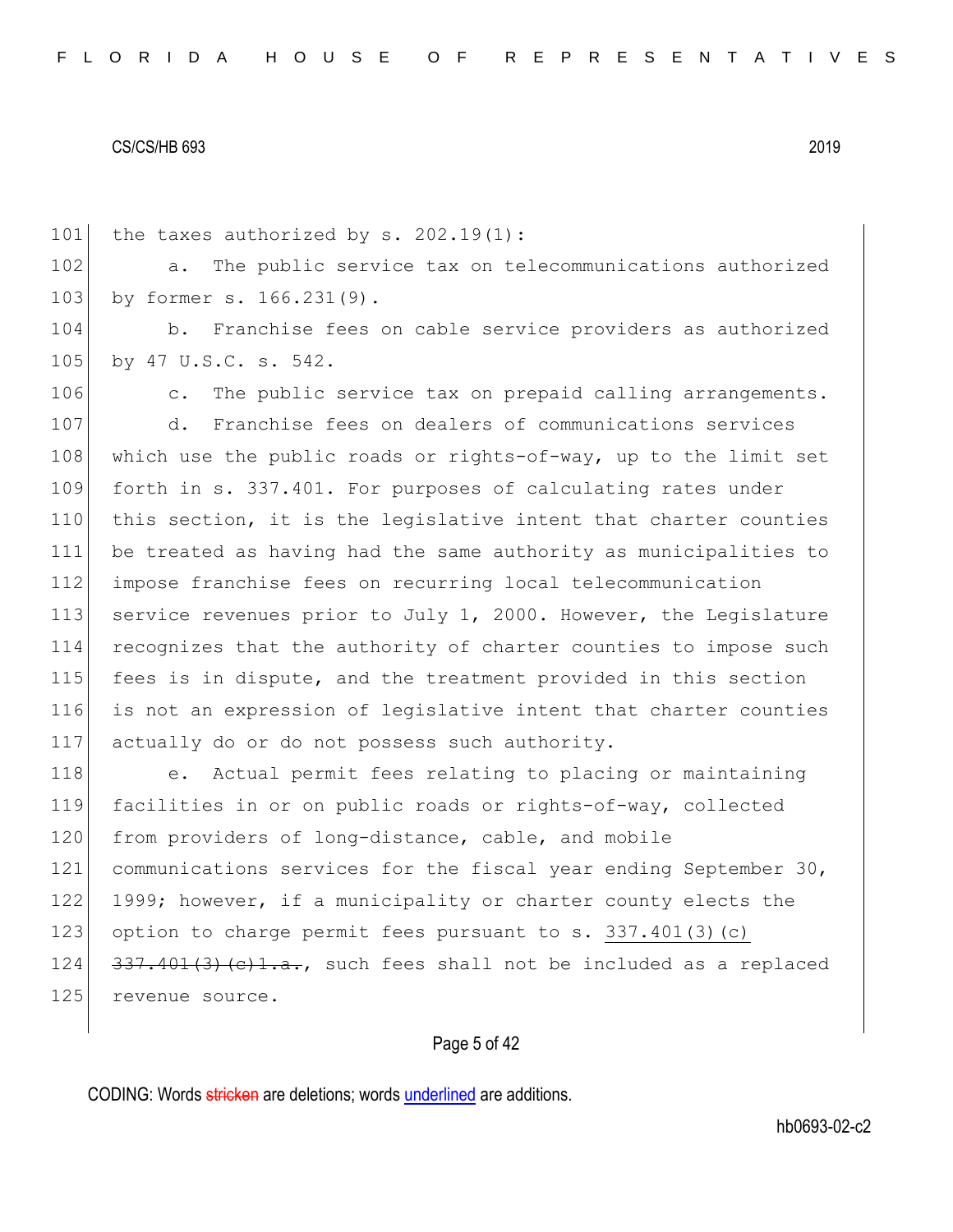126 2. With respect to all other counties and the taxes 127 authorized in s. 202.19(1), franchise fees on cable service 128 providers as authorized by 47 U.S.C. s. 542. 129 Section 2. Subsection (3), paragraphs (e) and (f) of 130 subsection (6), and paragraphs (b), (c), (d), (e), (f), (q), and 131 (i) of subsection (7) of section 337.401, Florida Statutes, are 132 amended, and subsection (8) is added to that section, to read: 133 337.401 Use of right-of-way for utilities subject to 134 regulation; permit; fees.-135 (3)(a) Because of the unique circumstances applicable to 136 providers of communications services, including, but not limited 137 to, the circumstances described in paragraph (e) and the fact 138 that federal and state law require the nondiscriminatory 139 treatment of providers of telecommunications services, and 140 because of the desire to promote competition among providers of 141 communications services, it is the intent of the Legislature 142 that municipalities and counties treat providers of 143 communications services in a nondiscriminatory and competitively 144 neutral manner, taking into account the distinct engineering, 145 construction, operation, maintenance, public works, and safety 146 requirements of the provider's facilities, when imposing rules 147 or regulations governing the placement or maintenance of 148 communications facilities in the public roads or rights-of-way. 149 Rules or regulations imposed by a municipality or county 150 relating to providers of communications services placing or

Page 6 of 42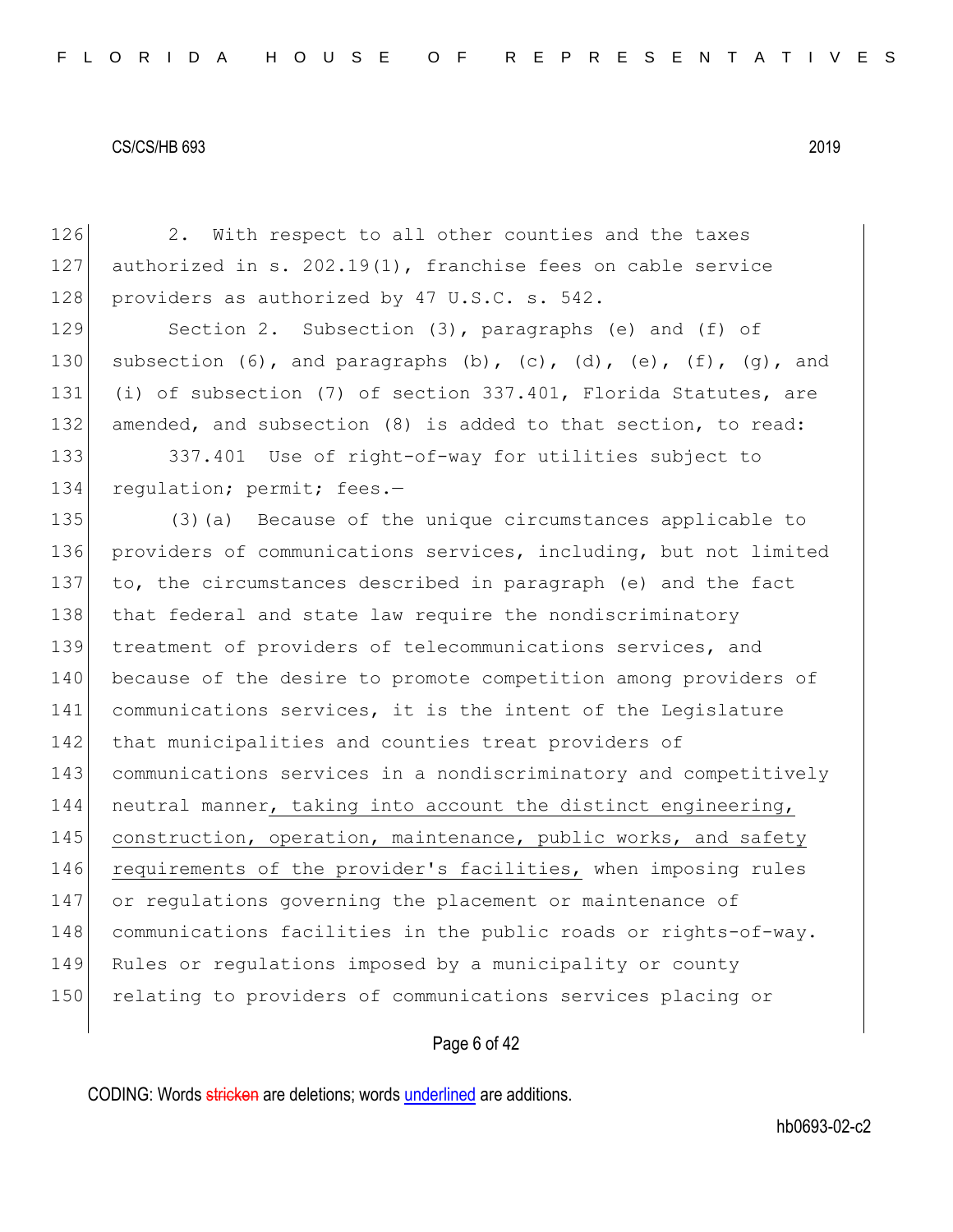151 maintaining communications facilities in its roads or rights-of-152 way must be generally applicable to all providers of 153 communications services and, notwithstanding any other law, may 154 not require a provider of communications services to apply for 155 or enter into an individual license, franchise, or other 156 agreement with the municipality or county as a condition of 157 placing or maintaining communications facilities in its roads or 158 rights-of-way. In addition to other reasonable rules or 159 regulations that a municipality or county may adopt relating to 160 the placement or maintenance of communications facilities in its 161 roads or rights-of-way under this subsection or subsection (7), 162 a municipality or county may require a provider of 163 communications services that places or seeks to place facilities 164 in its roads or rights-of-way to register with the municipality 165 or county. To register, a provider of communications services 166 may only be required to provide its name and to provide the name 167 of the registrant; the name, address, and telephone number of a 168 contact person for the registrant; the number of the 169 registrant's current certificate of authorization issued by the 170 Florida Public Service Commission, the Federal Communications 171 Commission, or the Department of State; and any required proof 172 of insurance or self-insuring status adequate to defend and 173 cover claims. A municipality or county may not require the 174 provision of an inventory of communications facilities, maps, 175 locations of such facilities, or other information by a

## Page 7 of 42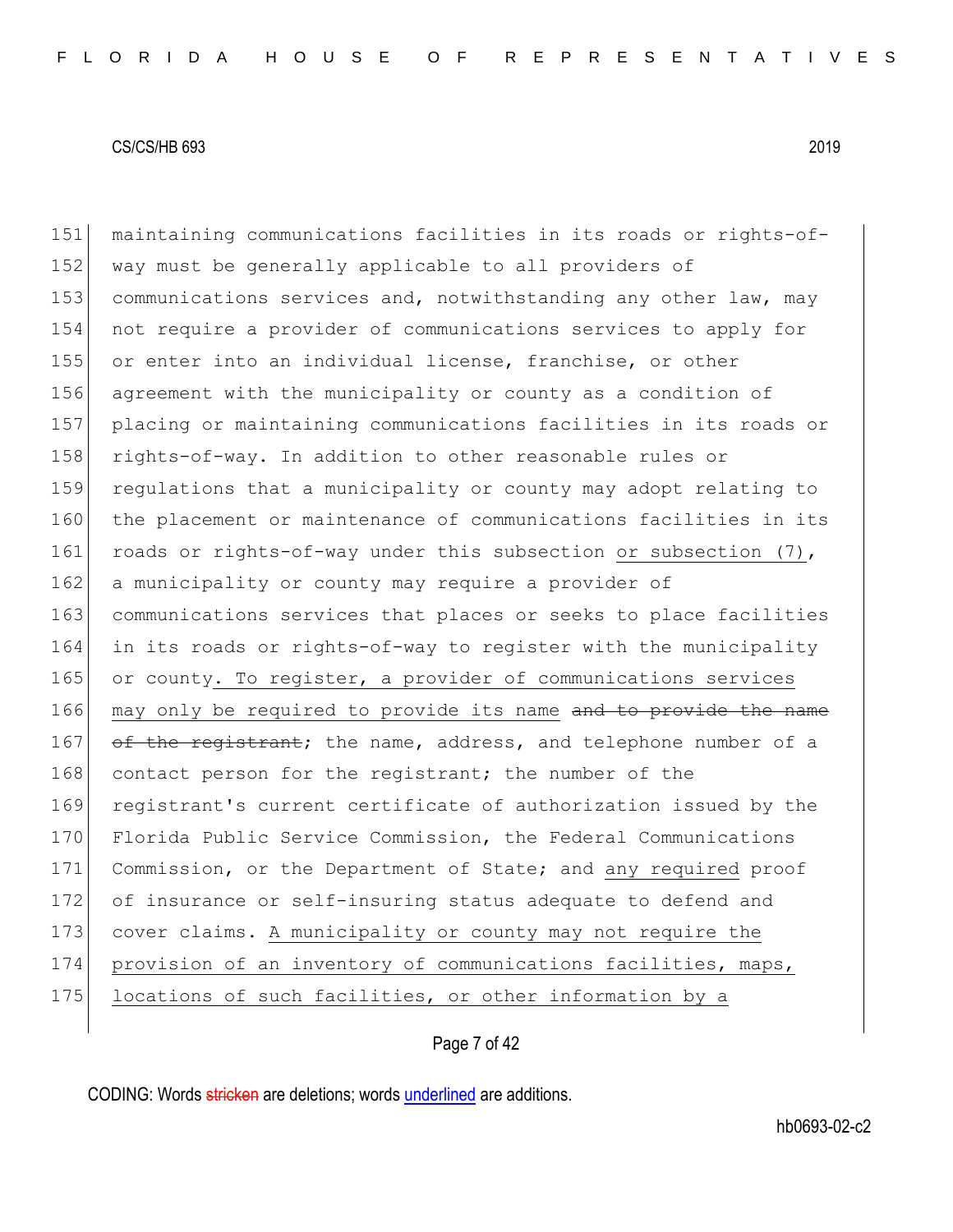| 176 | registrant as a condition of registration, renewal, or for any   |
|-----|------------------------------------------------------------------|
| 177 | other purpose; provided, however, that a municipality or county  |
| 178 | may require as part of a permit application that the applicant   |
| 179 | identify at-grade communications facilities within 25 feet of    |
| 180 | the proposed installation location for the placement of at-grade |
| 181 | communications facilities. A municipality or county may not      |
| 182 | require registration renewal more often than every 5 years. A    |
| 183 | municipality or county may not require a provider to pay a fee,  |
| 184 | cost, or other charge for registration or renewal thereof. It is |
| 185 | the intent of the Legislature that the placement, operation,     |
| 186 | maintenance, upgrading, and extension of communications          |
| 187 | facilities not be unreasonably interrupted or delayed through    |
| 188 | the permitting or other local regulatory process. Except as      |
| 189 | provided in this chapter or otherwise expressly authorized by    |
| 190 | chapter 202, chapter 364, or chapter 610, a municipality or      |
| 191 | county may not adopt or enforce any ordinance, regulation, or    |
| 192 | requirement as to the placement or operation of communications   |
| 193 | facilities in a right-of-way by a communications services        |
| 194 | provider authorized by state or local law to operate in a right- |
| 195 | of-way; regulate any communications services; or impose or       |
| 196 | collect any tax, fee, cost, charge, or exaction for the          |
| 197 | provision of communications services over the communications     |
| 198 | services provider's communications facilities in a right-of-way. |
| 199 | (b) Registration described in paragraph (a) does not             |
| 200 | establish a right to place or maintain, or priority for the      |
|     |                                                                  |

Page 8 of 42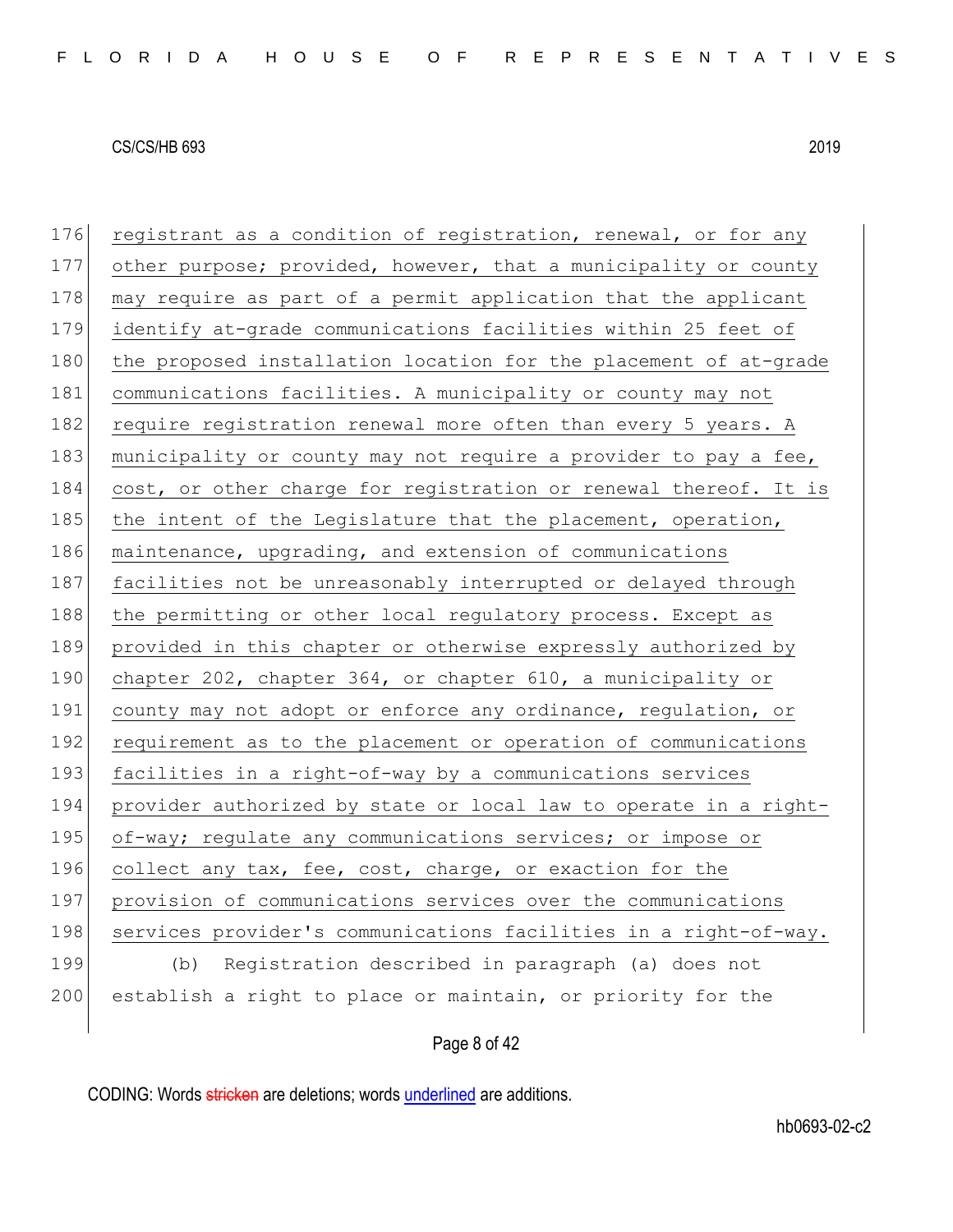201 placement or maintenance of, a communications facility in roads 202 or rights-of-way of a municipality or county. Each municipality 203 and county retains the authority to regulate and manage 204 municipal and county roads or rights-of-way in exercising its 205 police power, subject to the limitations imposed in this section 206 and chapters 202 and 610. Any rules or regulations adopted by a 207 municipality or county which govern the occupation of its roads 208 or rights-of-way by providers of communications services must be 209 related to the placement or maintenance of facilities in such 210 roads or rights-of-way, must be reasonable and 211 nondiscriminatory, and may include only those matters necessary 212 to manage the roads or rights-of-way of the municipality or 213 county.

214 (c) Any municipality or county that, as of January 1, 215 2019, elected to require permit fees from any provider of 216 communications services that uses or occupies municipal or 217 county roads or rights-of-way pursuant to former paragraph (c) 218 or former paragraph  $(j)$ , Florida Statutes 2018, may continue to 219 require and collect such fees. A municipality or county that 220 elected as of January 1, 2019, to require permit fees may elect 221 to forego such fees as provided herein. A municipality or county 222 that elected as of January 1, 2019, not to require permit fees 223 may not elect to impose permit fees. 224 1. It is the intention of the state to treat all providers 225 of communications services that use or occupy municipal or

Page 9 of 42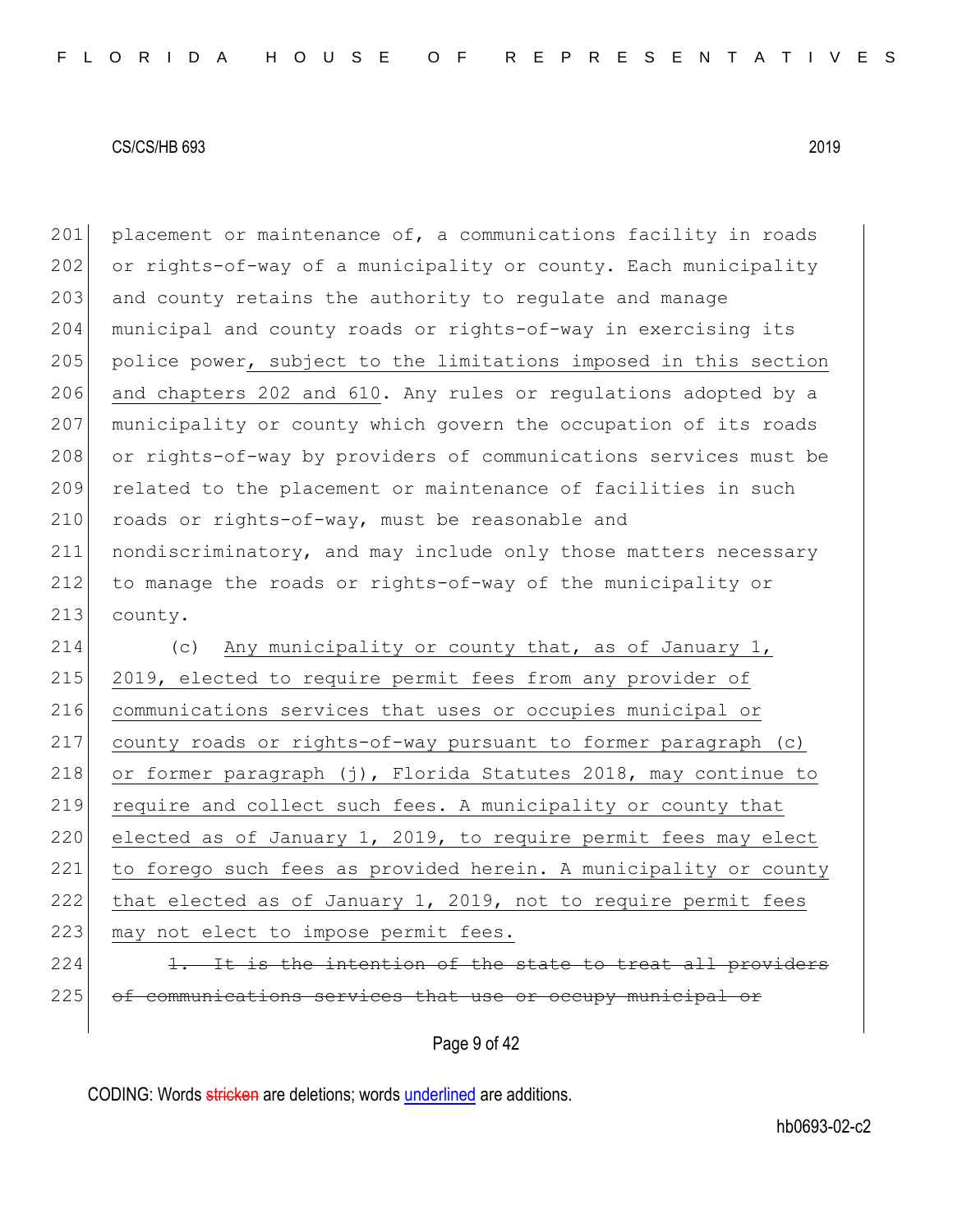226 charter county roads or rights-of-way for the provision of 227 communications services in a nondiscriminatory and competitively 228 neutral manner with respect to the payment of permit fees. 229 Certain providers of communications services have been granted 230 by general law the authority to offset permit fees against 231 franchise or other fees while other providers of communications 232 services have not been granted this authority. In order to treat 233 all providers of communications services in a nondiscriminatory 234 and competitively neutral manner with respect to the payment of 235 permit fees, each municipality and charter county shall make an 236 election under either sub-subparagraph a. or sub-subparagraph b. 237 and must inform the Department of Revenue of the election by 238 certified mail by July 16, 2001. Such election shall take effect 239 October 1, 2001.

 $240$  a. (I) The municipality or charter county may require and 241 collect permit fees from any providers of communications 242 services that use or occupy municipal or county roads or rights-243 of way. All fees authorized permitted under this paragraph sub-244 subparagraph must be reasonable and commensurate with the direct 245 and actual cost of the requiatory activity, including issuing 246 and processing permits, plan reviews, physical inspection, and 247 direct administrative costs; must be demonstrable; and must be 248 equitable among users of the roads or rights-of-way. A fee 249 authorized permitted under this paragraph sub-subparagraph may 250 not: be offset against the tax imposed under chapter 202;

## Page 10 of 42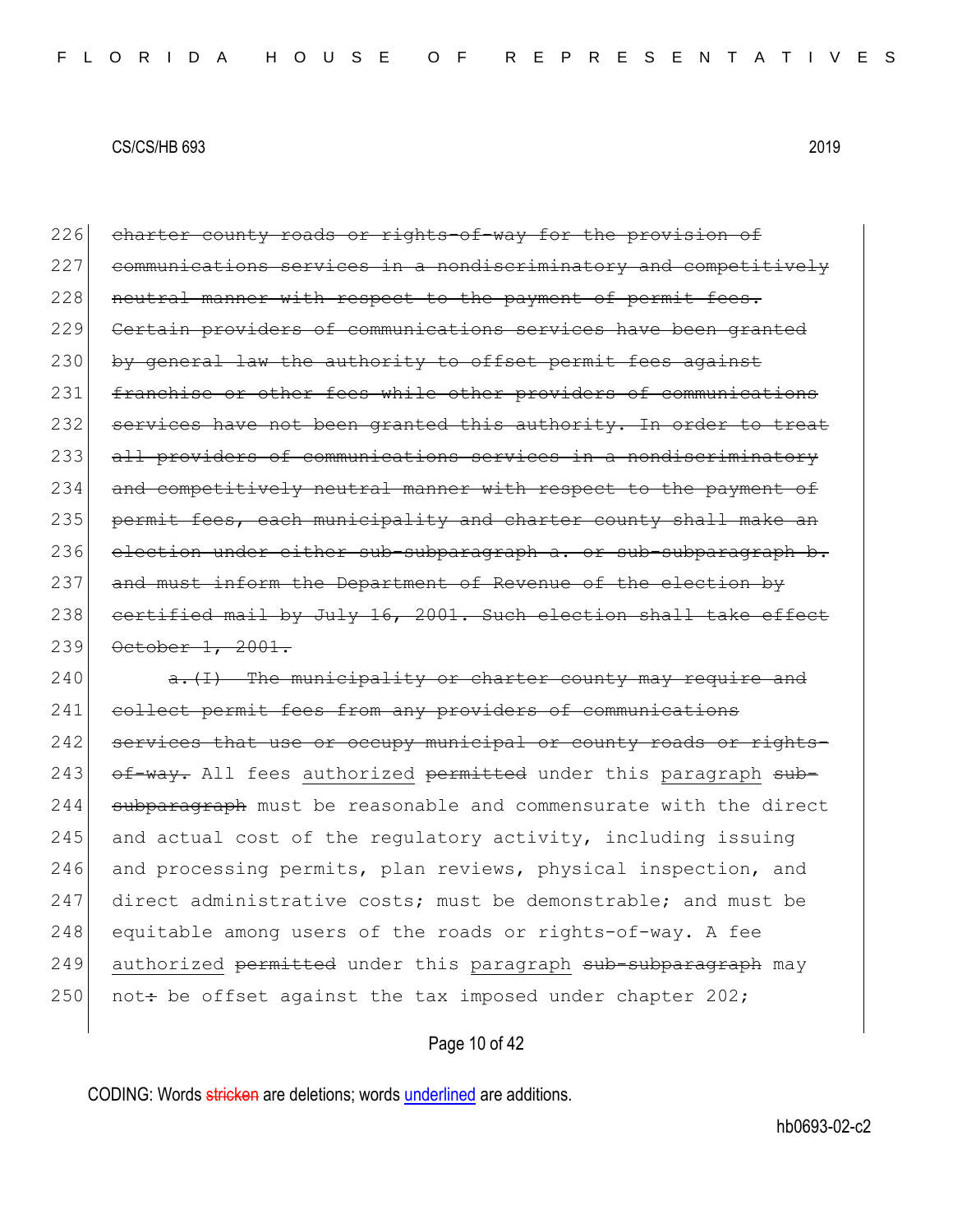251 include the costs of roads or rights-of-way acquisition or roads 252 or rights-of-way rental; include any general administrative, 253 management, or maintenance costs of the roads or rights-of-way; 254 or be based on a percentage of the value or costs associated 255 with the work to be performed on the roads or rights-of-way. In 256 an action to recover amounts due for a fee not authorized 257 permitted under this paragraph sub-subparagraph, the prevailing 258 party may recover court costs and attorney attorney's fees at 259 trial and on appeal. In addition to the limitations set forth in 260 this section, a fee levied by a municipality or charter county 261 under this paragraph sub-subparagraph may not exceed \$100. 262 However, permit fees may not be imposed with respect to permits 263 that may be required for service drop lines not required to be 264 noticed under s. 556.108(5)  $s. 556.108(5)$  (a)2. or for any 265 activity that does not require the physical disturbance of the 266 roads or rights-of-way or does not impair access to or full use 267 of the roads or rights-of-way, including, but not limited to, 268 any emergency repairs of existing facilities, extensions of such 269 facilities for providing communications services to customers, 270 and the placement of micro wireless facilities under 271 subparagraph  $(7)(e)$ 3.

272 **(II)** To ensure competitive neutrality among providers of 273 communications services, for any municipality or charter county 274 that elects to exercise its authority to require and collect 275 permit fees under this sub-subparagraph, the rate of the local

Page 11 of 42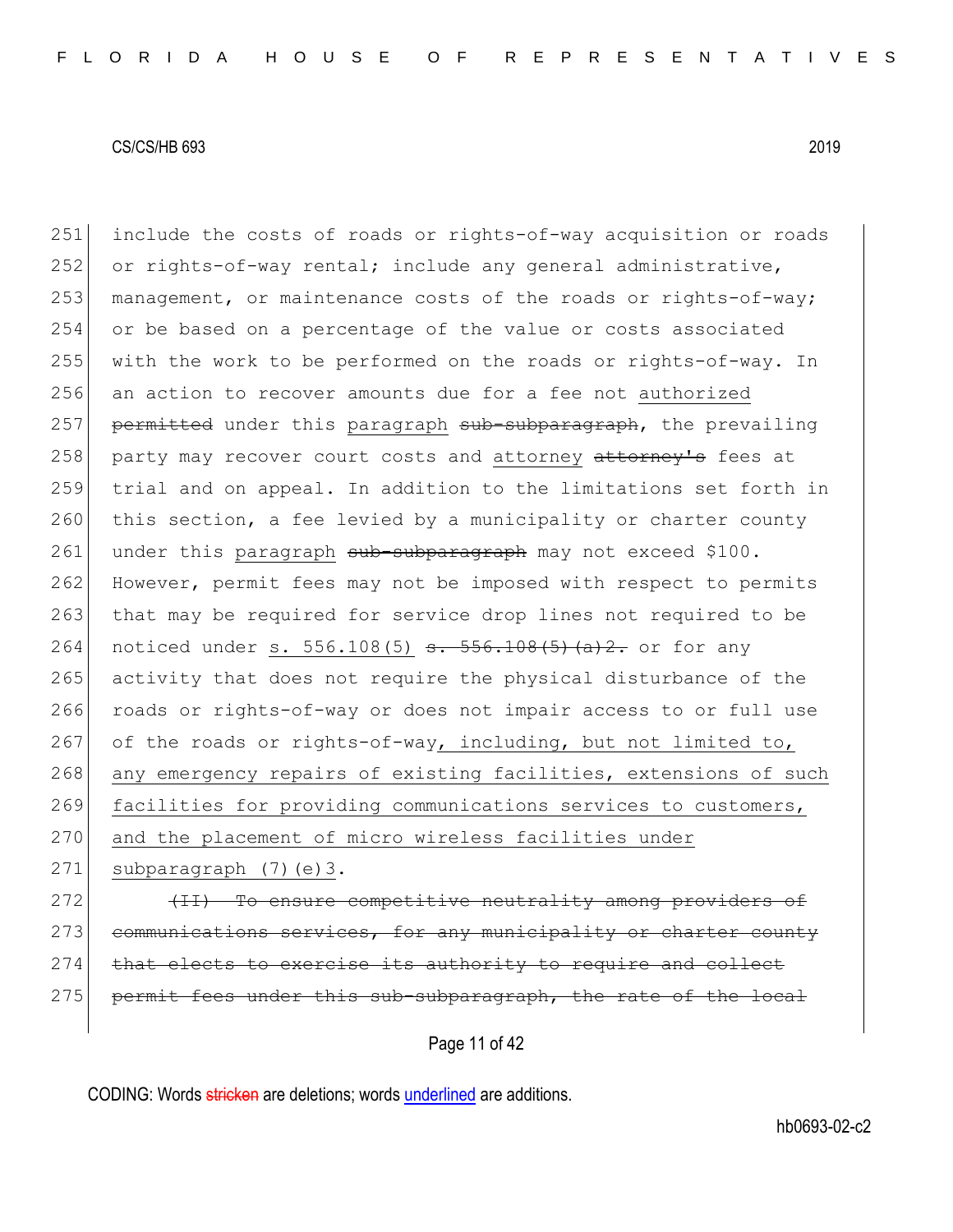Page 12 of 42 276 communications services tax imposed by such jurisdiction, as  $277$  computed under s. 202.20, shall automatically be reduced by a  $278$  rate of  $0.12$  percent. 279 b. Alternatively, the municipality or charter county may 280 elect not to require and collect permit fees from any provider 281 of communications services that uses or occupies municipal or 282 charter county roads or rights-of-way for the provision of 283 communications services; however, each municipality or charter 284 county that elects to operate under this sub-subparagraph 285 retains all authority to establish rules and regulations for 286 providers of communications services to use or occupy roads or 287 rights-of-way as provided in this section. 288 1. If a municipality or charter county elects to not 289 require permit fees operate under this sub-subparagraph, the 290 total rate for the local communications services tax as computed 291 under s. 202.20 for that municipality or charter county may be 292 increased by ordinance or resolution by an amount not to exceed 293 a rate of 0.12 percent. If a municipality or charter county 294 elects to increase its rate effective October 1, 2001, the 295 municipality or charter county shall inform the department of 296 such increased rate by certified mail postmarked on or before 297 July 16, 2001. 298  $\epsilon$ . A municipality or charter county that does not make an 299 election as provided for in this subparagraph shall be presumed 300 to have elected to operate under the provisions of sub-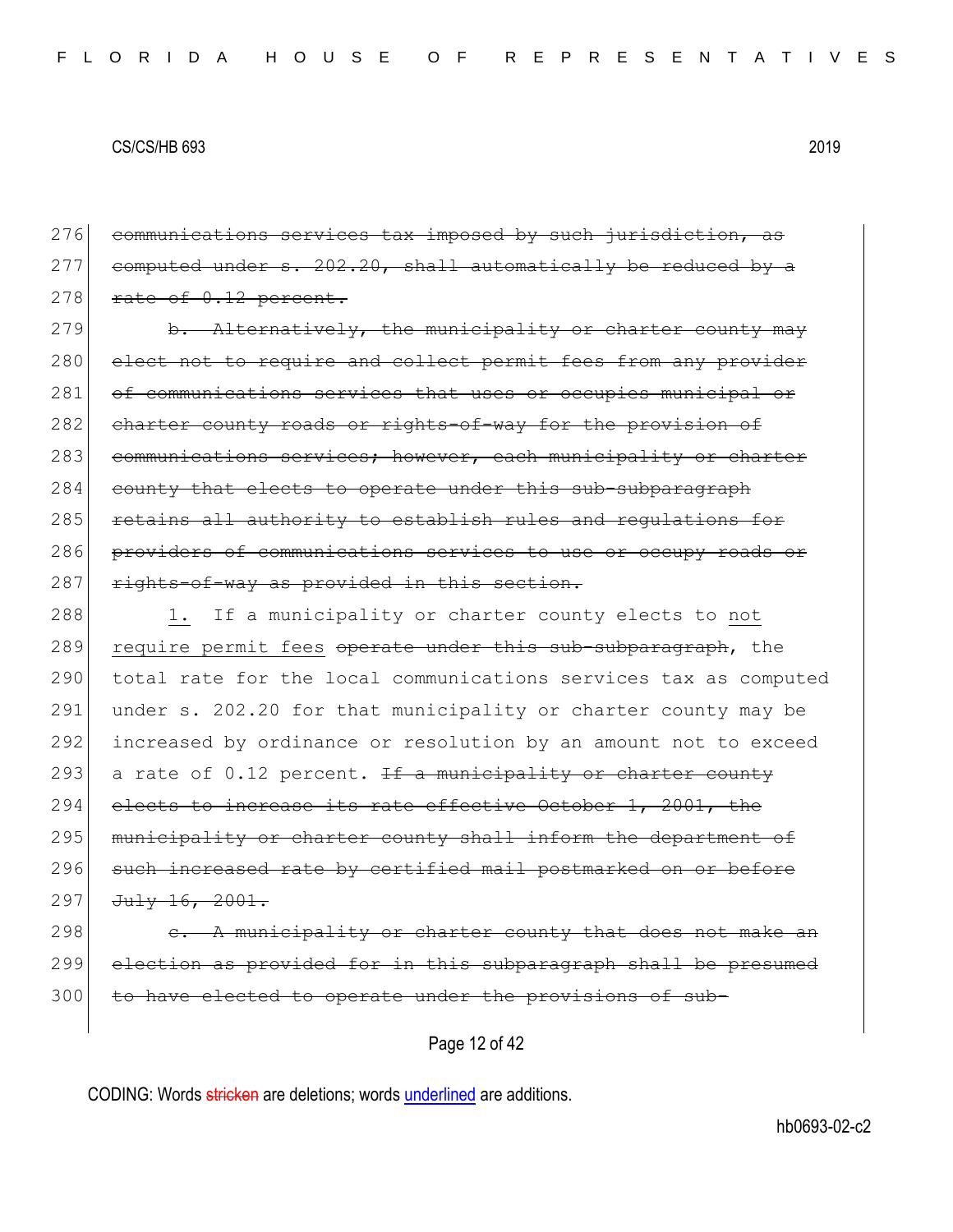301 subparagraph b.

  $2.$  Each noncharter county shall make an election under 303 either sub-subparagraph a. or sub-subparagraph b. and shall inform the Department of Revenue of the election by certified mail by July 16, 2001. Such election shall take effect October  $\frac{1}{2001}$ .

307 a. The noncharter county may elect to require and collect 308 permit fees from any providers of communications services that 309 use or occupy noncharter county roads or rights-of-way. All fees 310 permitted under this sub-subparagraph must be reasonable and 311 commensurate with the direct and actual cost of the regulatory 312 activity, including issuing and processing permits, plan 313 reviews, physical inspection, and direct administrative costs; 314 must be demonstrable; and must be equitable among users of the 315 roads or rights-of-way. A fee permitted under this sub-316 subparagraph may not: be offset against the tax imposed under 317 chapter 202; include the costs of roads or rights-of-way 318 acquisition or roads or rights-of-way rental; include any 319 general administrative, management, or maintenance costs of the 320 roads or rights-of-way; or be based on a percentage of the value 321 or costs associated with the work to be performed on the roads 322 or rights-of-way. In an action to recover amounts due for a fee 323 not permitted under this sub-subparagraph, the prevailing party 324 may recover court costs and attorney's fees at trial and on 325 appeal. In addition to the limitations set forth in this

Page 13 of 42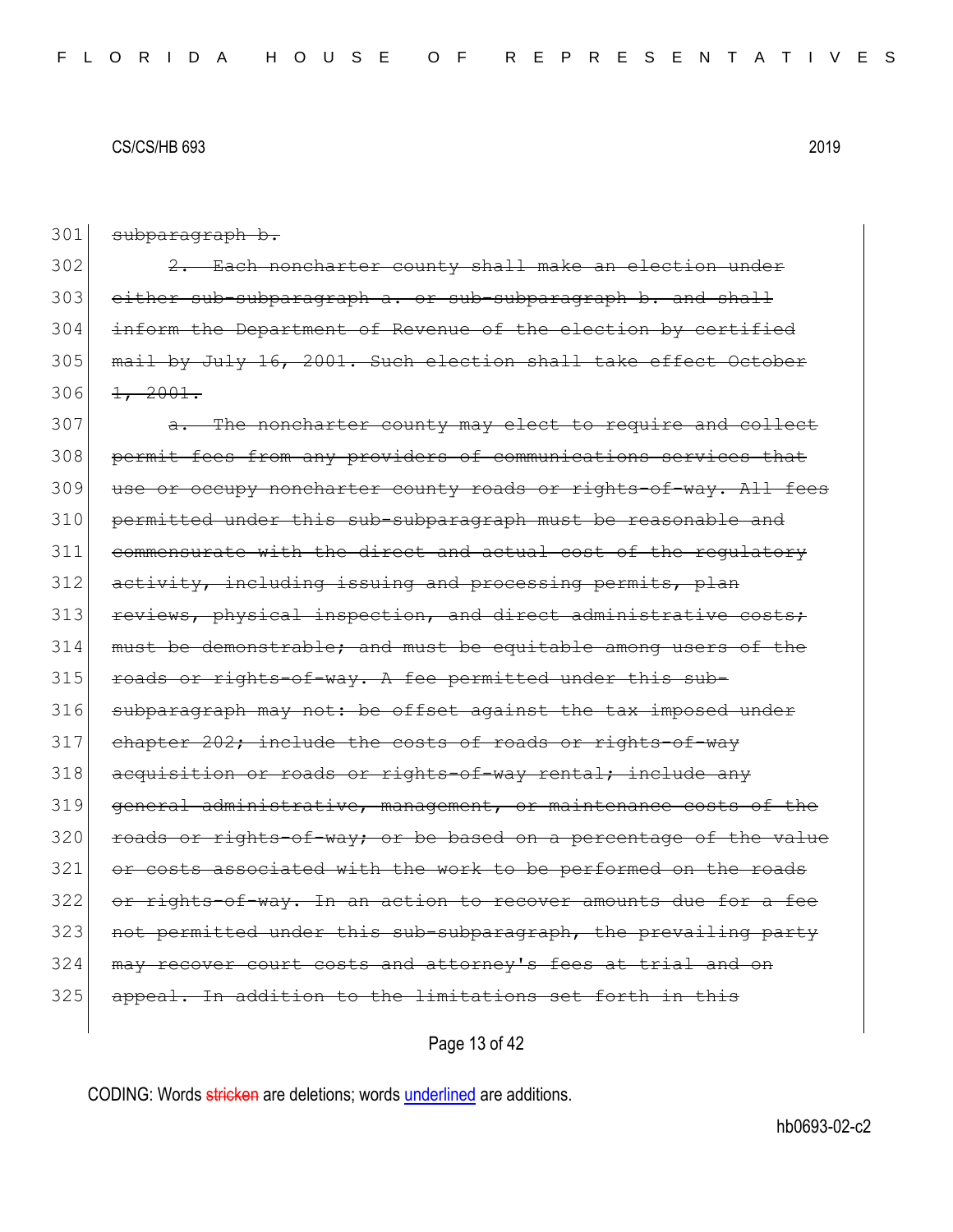| 326 | section, a fee levied by a noncharter county under this sub-     |
|-----|------------------------------------------------------------------|
| 327 | subparagraph may not exceed \$100. However, permit fees may not  |
| 328 | be imposed with respect to permits that may be required for      |
| 329 | service drop lines not required to be noticed under s.           |
| 330 | 556.108(5)(a)2. or for any activity that does not require the    |
| 331 | physical disturbance of the roads or rights-of-way or does not   |
| 332 | impair access to or full use of the roads or rights-of-way.      |
| 333 | b. Alternatively, the noncharter county may elect not to         |
| 334 | require and collect permit fees from any provider of             |
| 335 | communications services that uses or occupies noncharter county  |
| 336 | roads or rights-of-way for the provision of communications       |
| 337 | services; however, each noncharter county that elects to operate |
| 338 | under this sub-subparagraph shall retain all authority to        |
| 339 | establish rules and requlations for providers of communications  |
| 340 | services to use or occupy roads or rights-of-way as provided in  |
| 341 | this section.                                                    |
| 342 | 2.<br>If a noncharter county elects to not require permit        |
| 343 | fees operate under this sub-subparagraph, the total rate for the |
| 344 | local communications services tax as computed under s. 202.20    |
| 345 | for that noncharter county may be increased by ordinance or      |
| 346 | resolution by an amount not to exceed a rate of 0.24 percent, to |
| 347 | replace the revenue the noncharter county would otherwise have   |
| 348 | received from permit fees for providers of communications        |
| 349 | services. If a noncharter county elects to increase its rate     |
| 350 | effective October 1, 2001, the noncharter county shall inform    |
|     |                                                                  |

Page 14 of 42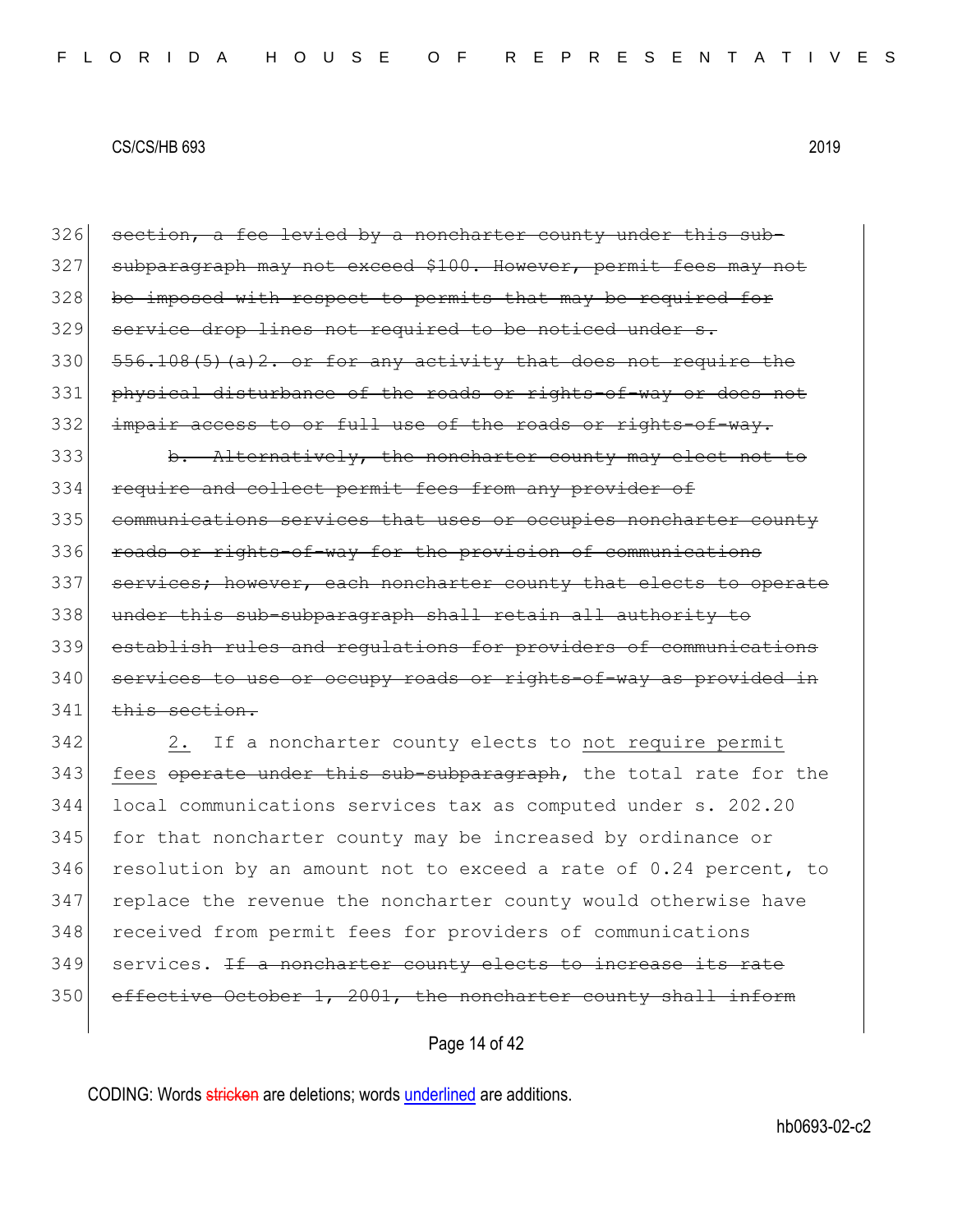| 351 | the department of such increased rate by certified mail          |
|-----|------------------------------------------------------------------|
| 352 | postmarked on or before July 16, 2001.                           |
| 353 | e. A noncharter county that does not make an election as         |
| 354 | provided for in this subparagraph shall be presumed to have      |
| 355 | elected to operate under the provisions of sub-subparagraph b.   |
| 356 | 3. Except as provided in this paragraph, municipalities          |
| 357 | and counties retain all existing authority to require and        |
| 358 | collect permit fees from users or occupants of municipal or      |
| 359 | county roads or rights-of-way and to set appropriate permit fee  |
| 360 | amounts.                                                         |
| 361 | After January 1, 2001, In addition to any other notice<br>(d)    |
| 362 | requirements, a municipality must provide to the Secretary of    |
| 363 | State, at least 10 days prior to consideration on first reading, |
| 364 | notice of a proposed ordinance governing a telecommunications    |
| 365 | company placing or maintaining telecommunications facilities in  |
| 366 | its roads or rights-of-way. After January 1, 2001, In addition   |
| 367 | to any other notice requirements, a county must provide to the   |
| 368 | Secretary of State, at least 15 days prior to consideration at a |
| 369 | public hearing, notice of a proposed ordinance governing a       |
| 370 | telecommunications company placing or maintaining                |
| 371 | telecommunications facilities in its roads or rights-of-way. The |
| 372 | notice required by this paragraph must be published by the       |
| 373 | Secretary of State on a designated Internet website. The failure |
| 374 | of a municipality or county to provide such notice does not      |
| 375 | render the ordinance invalid, provided that enforcement of such  |
|     |                                                                  |

# Page 15 of 42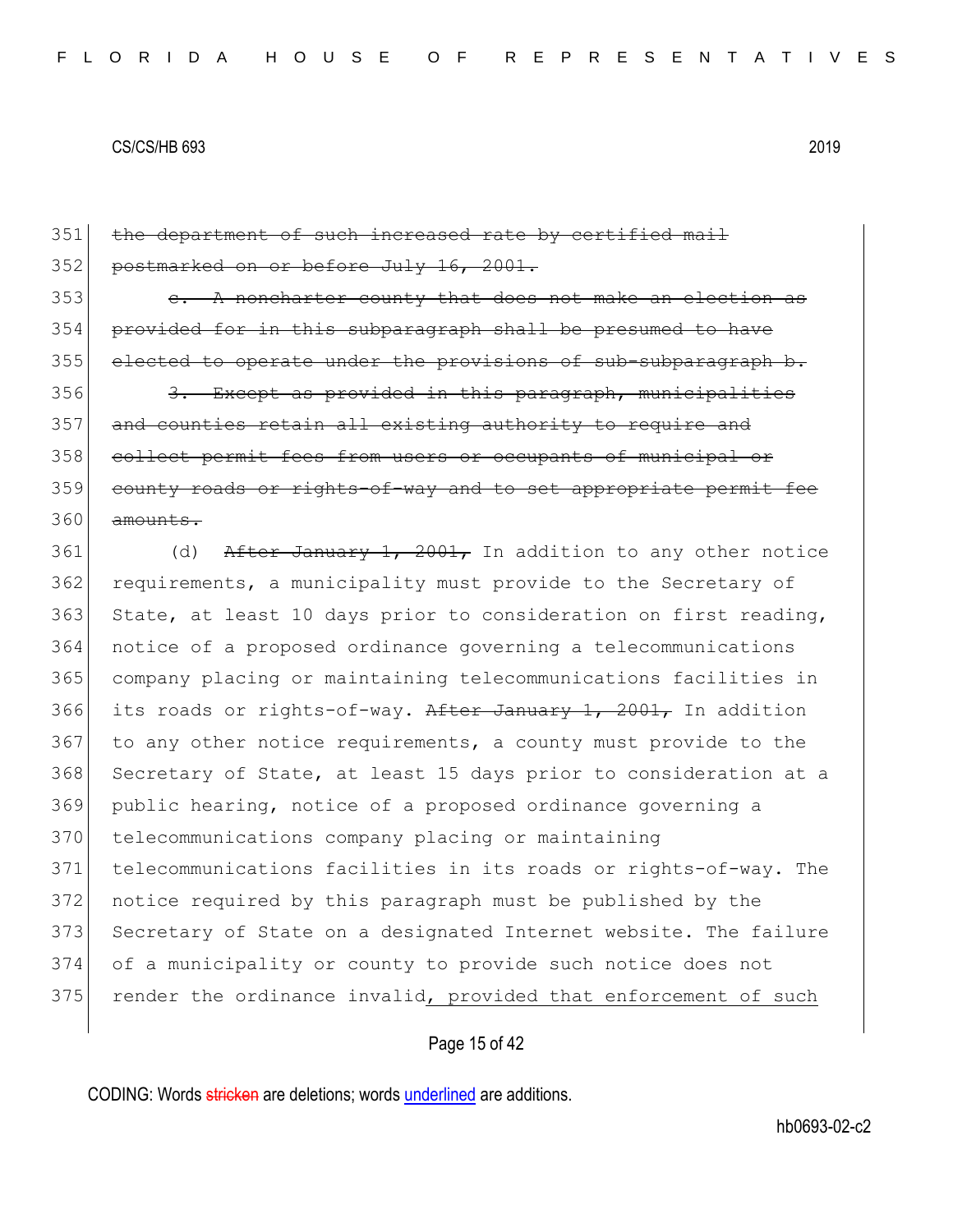ordinance must be suspended until the municipality or county provides the required notice and duly considers amendments from 378 affected persons.

 (e) The authority of municipalities and counties to require franchise fees from providers of communications services, with respect to the provision of communications 382 services, is specifically preempted by the state because of unique circumstances applicable to providers of communications services when compared to other utilities occupying municipal or county roads or rights-of-way. Providers of communications 386 services may provide similar services in a manner that requires the placement of facilities in municipal or county roads or rights-of-way or in a manner that does not require the placement of facilities in such roads or rights-of-way. Although similar communications services may be provided by different means, the state desires to treat providers of communications services in a nondiscriminatory manner and to have the taxes, franchise fees, and other fees, costs, and financial or regulatory exactions paid by or imposed on providers of communications services be competitively neutral. Municipalities and counties retain all existing authority, if any, to collect franchise fees from users or occupants of municipal or county roads or rights-of-way other 398 than providers of communications services, and the provisions of this subsection shall have no effect upon this authority. The 400 provisions of this subsection do not restrict the authority, if

## Page 16 of 42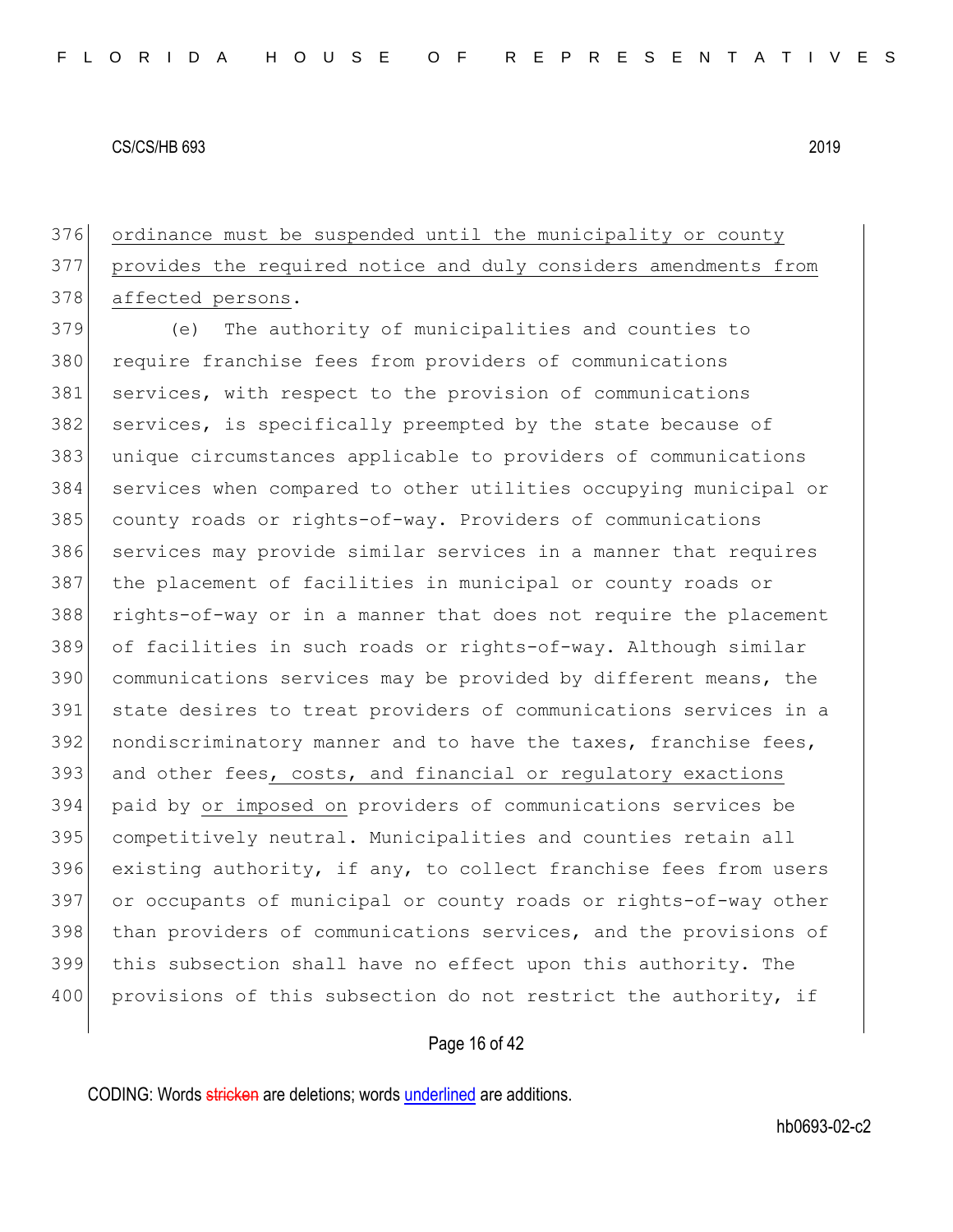401 any, of municipalities or counties or other governmental 402 entities to receive reasonable rental fees based on fair market 403 value for the use of public lands and buildings on property 404 outside the public roads or rights-of-way for the placement of 405 communications antennas and towers.

406 (f) Except as expressly allowed or authorized by general law and except for the rights-of-way permit fees subject to paragraph (c), a municipality or county may not levy on a 409 provider of communications services a tax, fee, or other charge or imposition for operating as a provider of communications services within the jurisdiction of the municipality or county which is in any way related to using its roads or rights-of-way. 413 A municipality or county may not require or solicit in-kind compensation, except as otherwise provided in s. 202.24(2)(c)8. or s. 610.109, provided that the in-kind compensation is not a franchise fee under federal law. Nothing in this paragraph shall impair any ordinance or agreement in effect on May 22, 1998, or 418 any voluntary agreement entered into subsequent to that date, which provides for or allows in-kind compensation by a 420 telecommunications company.

 (g) A municipality or county may not use its authority over the placement of facilities in its roads and rights-of-way 423 as a basis for asserting or exercising regulatory control over a provider of communications services regarding matters within the exclusive jurisdiction of the Florida Public Service Commission

## Page 17 of 42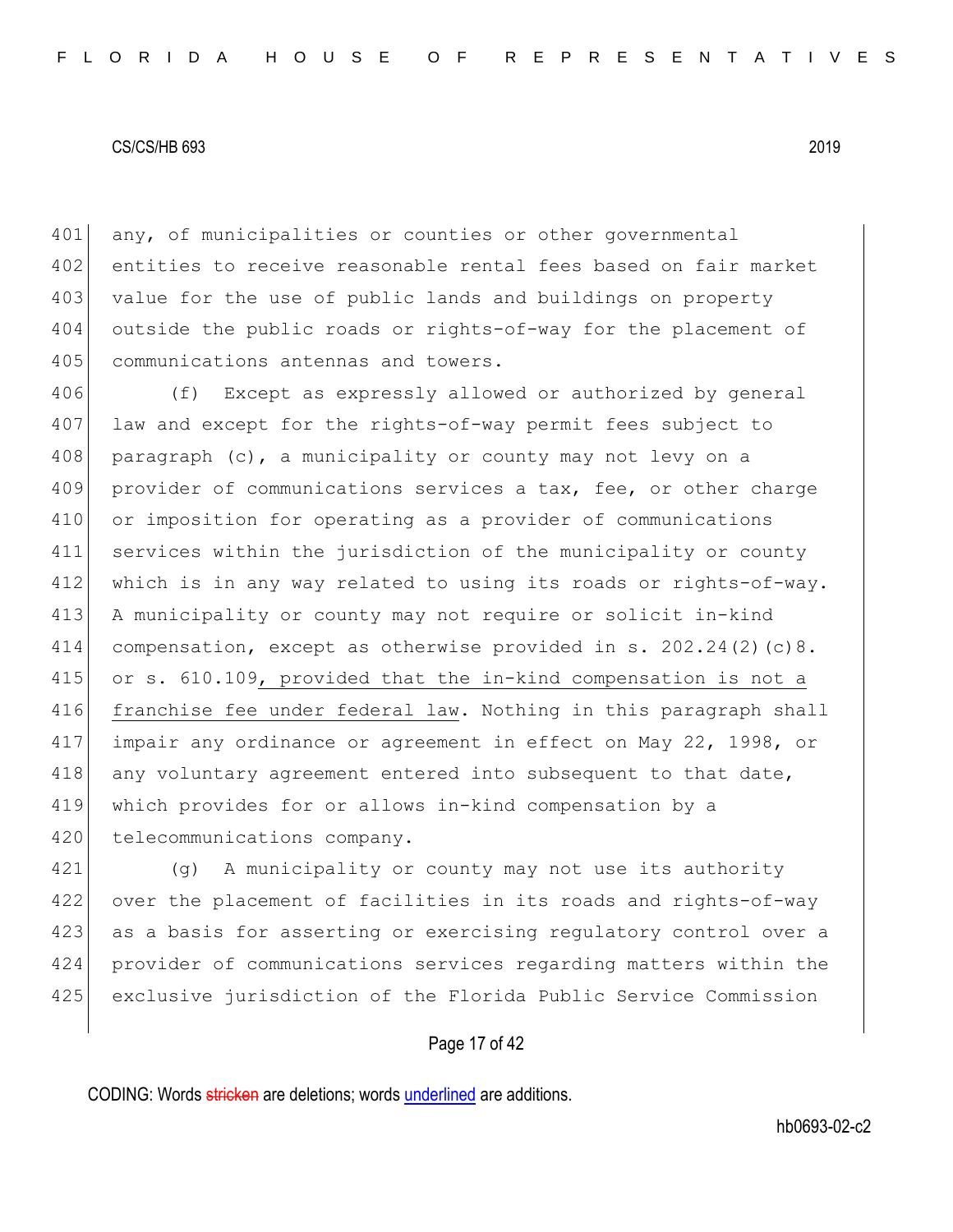426 or the Federal Communications Commission, including, but not  $427$  limited to, the operations, systems, equipment, technology, 428 qualifications, services, service quality, service territory, 429 and prices of a provider of communications services. A 430 municipality or county may not require a permit for the 431 maintenance, repair, replacement, extension, or upgrade of 432 existing aerial wireline communications facilities on utility 433 poles or for aerial wireline facilities between existing 434 wireline communications facility attachments on utility poles by 435 a communications services provider. However, a municipality or 436 county may require a right-of-way permit for work that involves 437 excavation, closure of a sidewalk, or closure of a vehicular 438 lane, unless the provider is making emergency restoration or 439 repair work to existing facilities. A permit application 440 required by an authority under this section for the placement of 441 communications facilities must be processed and acted upon 442 consistent with the timeframes provided in subparagraphs 443 (7)(d)7.-9. In addition, a municipality or county may not 444 require any permit or other approval, fee, charge, or cost, or 445 other exaction for the maintenance, repair, replacement, 446 extension, or upgrade of existing aerial or underground 447 communications facilities located on private property outside of 448 the public rights-of-way. 449 (h) A provider of communications services that has 450 obtained permission to occupy the roads or rights-of-way of an

Page 18 of 42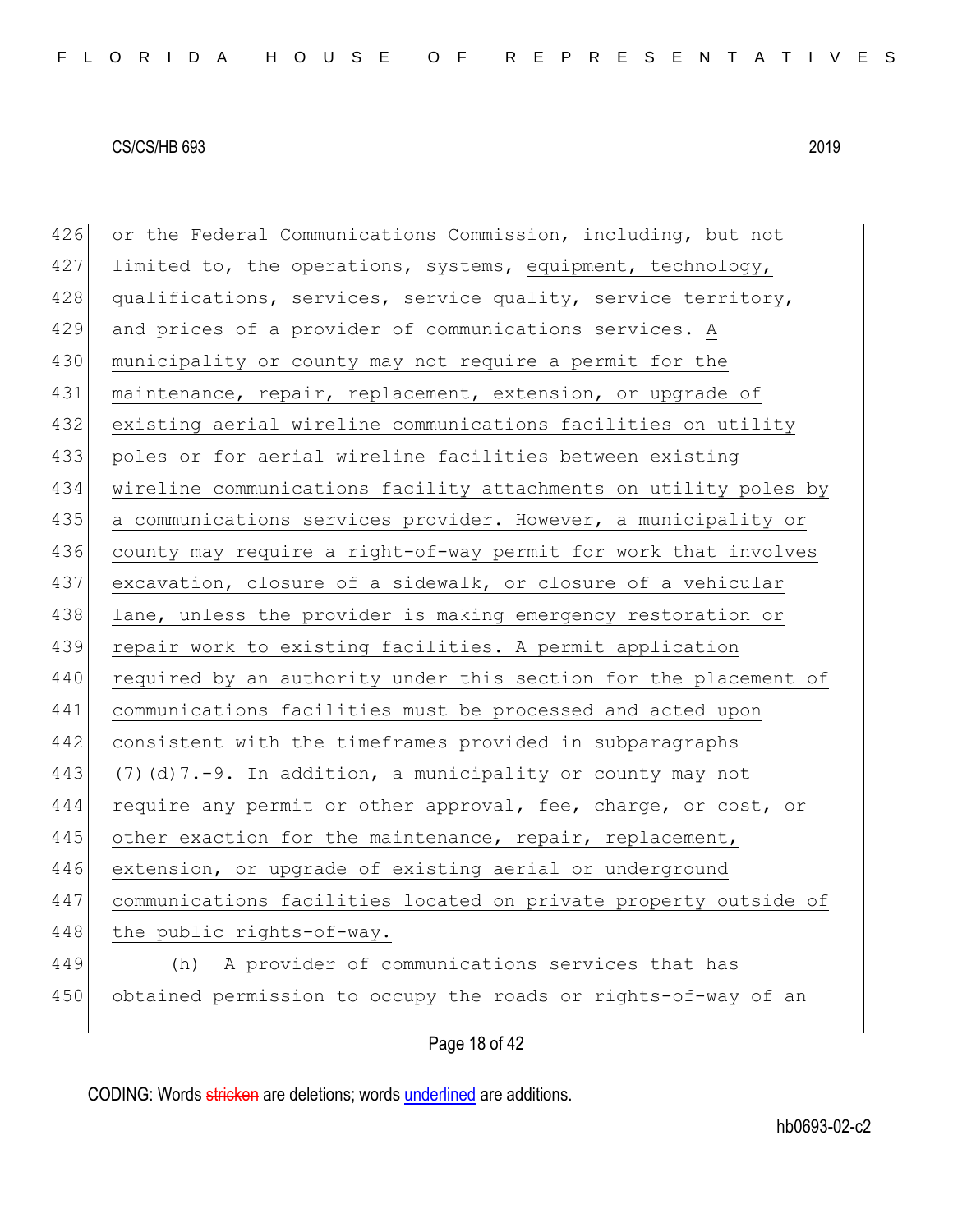451 incorporated municipality pursuant to s. 362.01 or that is 452 otherwise lawfully occupying the roads or rights-of-way of a 453 municipality or county shall not be required to obtain consent 454 to continue such lawful occupation of those roads or rights-of-455 way; however, nothing in this paragraph shall be interpreted to 456 limit the power of a municipality or county to adopt or enforce 457 reasonable rules or regulations as provided in this section and 458 consistent with chapters 202, 364, and 610. Any such rules or 459 regulations must be in writing, and providers of communications 460 services in the municipality or county must be given at least 60 461 days advance written notice of any changes to the rules and 462 regulations.

463 (i) Except as expressly provided in this section, this 464 section does not modify the authority of municipalities and 465 counties to levy the tax authorized in chapter 202 or the duties 466 of providers of communications services under ss. 337.402- 467 337.404. This section does not apply to building permits, pole 468 attachments, or private roads, private easements, and private 469 rights-of-way.

 $470$  (j) Pursuant to this paragraph, any county or municipality 471 may by ordinance change either its election made on or before 472 July 16, 2001, under paragraph (c) or an election made under 473 this paragraph.

474 1.a. If a municipality or charter county changes its 475 election under this paragraph in order to exercise its authority

Page 19 of 42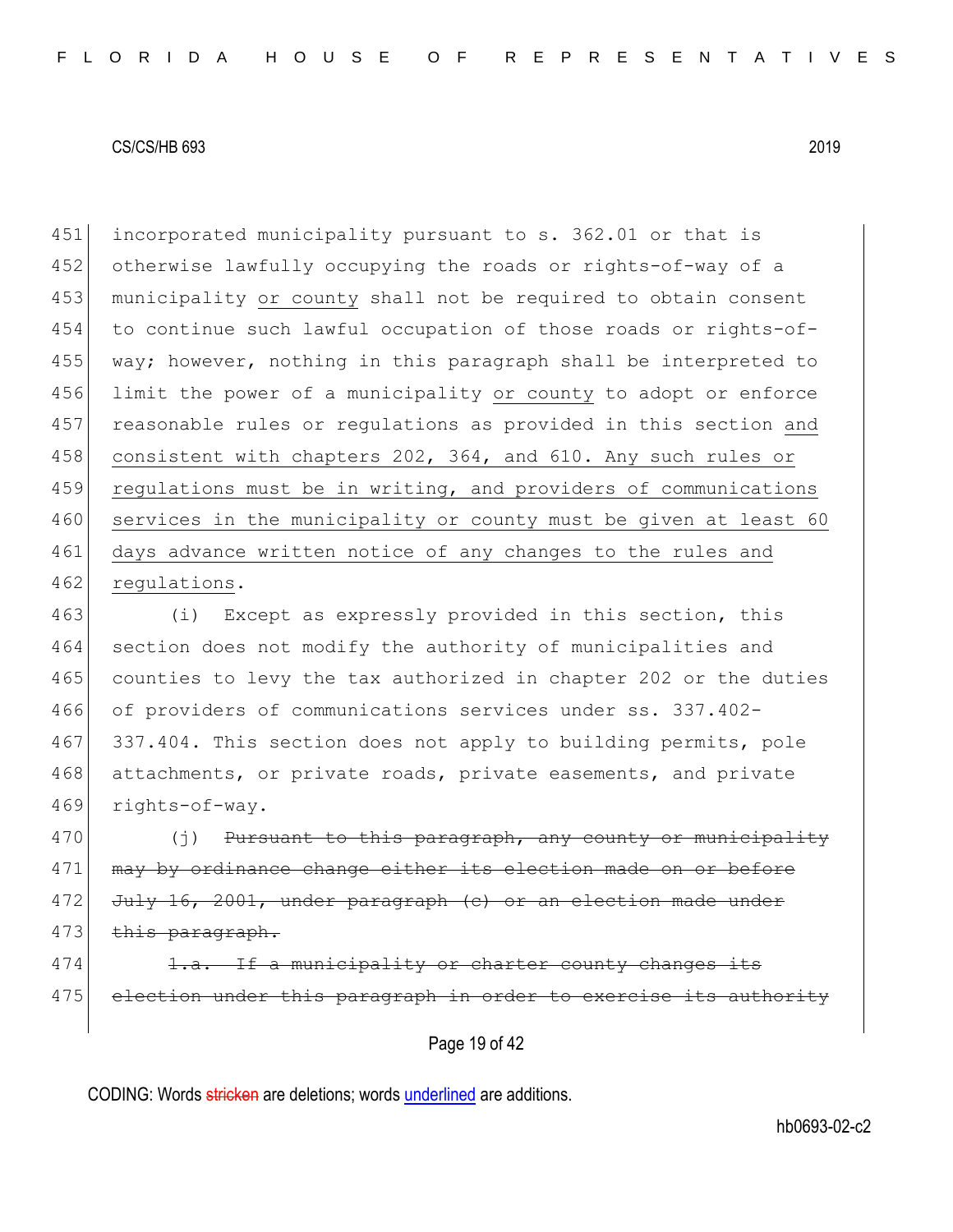476 to require and collect permit fees in accordance with this 477 subsection, the rate of the local communications services tax 478 | imposed by such jurisdiction pursuant to ss. 202.19 and 202.20  $479$  shall automatically be reduced by the sum of  $0.12$  percent plus 480 the percentage, if any, by which such rate was increased 481 pursuant to sub-subparagraph (c)1.b. 482 b. If a municipality or charter county changes its 483 election under this paragraph in order to discontinue requiring 484 and collecting permit fees, the rate of the local communications 485 services tax imposed by such jurisdiction pursuant to ss. 202.19 486 and 202.20 may be increased by ordinance or resolution by an 487 amount not to exceed 0.24 percent. 488  $\vert$  2.a. If a noncharter county changes its election under 489 this paragraph in order to exercise its authority to require and 490 collect permit fees in accordance with this subsection, the rate 491 of the local communications services tax imposed by such 492 <del>jurisdiction pursuant to ss. 202.19 and 202.20 shall</del> 493 automatically be reduced by the percentage, if any, by which  $494$  such rate was increased pursuant to sub-subparagraph (c)2.b. 495 b. If a noncharter county changes its election under this 496 paragraph in order to discontinue requiring and collecting 497 permit fees, the rate of the local communications services tax 498 imposed by such jurisdiction pursuant to ss. 202.19 and 202.20 499 may be increased by ordinance or resolution by an amount not to  $500$  exceed  $0.24$  percent.

Page 20 of 42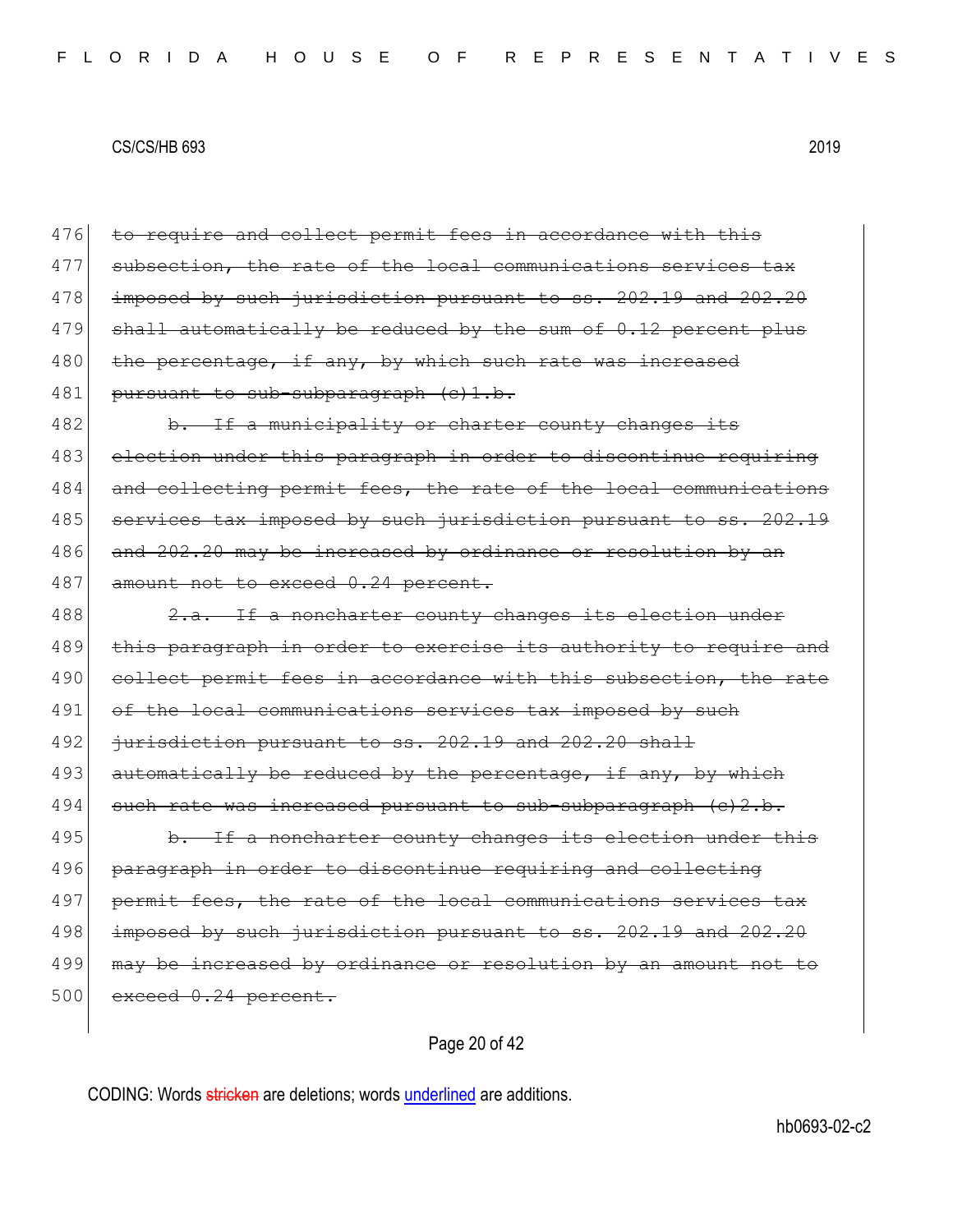501 3.a. Any change of election pursuant to this paragraph and 502 any tax rate change resulting from such change of election shall  $503$  be subject to the notice requirements of s. 202.21; however, 504 such change of election shall become effective prior to January  $505$   $\frac{1}{2003}$ .

506 b. Any county or municipality changing its election under 507 this paragraph in order to exercise its authority to require and 508 collect permit fees shall, in addition to complying with the 509 notice requirements under s. 202.21, provide to all dealers 510 providing communications services in such jurisdiction written 511 notice of such change of election by September 1 immediately 512 preceding the January 1 on which such change of election becomes 513 effective. For purposes of this sub-subparagraph, dealers 514 providing communications services in such jurisdiction shall 515 include every dealer reporting tax to such jurisdiction pursuant 516 to s.  $202.37$  on the return required under s.  $202.27$  to be filed 517 on or before the 20th day of May immediately preceding the 518 January 1 on which such change of election becomes effective. 519  $\left\{\kappa\right\}$  Notwithstanding the provisions of s. 202.19, when a

520 local communications services tax rate is changed as a result of 521 an election made or changed under this subsection, such rate may  $522$  shall not be rounded to tenths.

523 (6)

524 (e) This subsection does not alter any provision of this 525 section or s. 202.24 relating to taxes, fees, or other charges

#### Page 21 of 42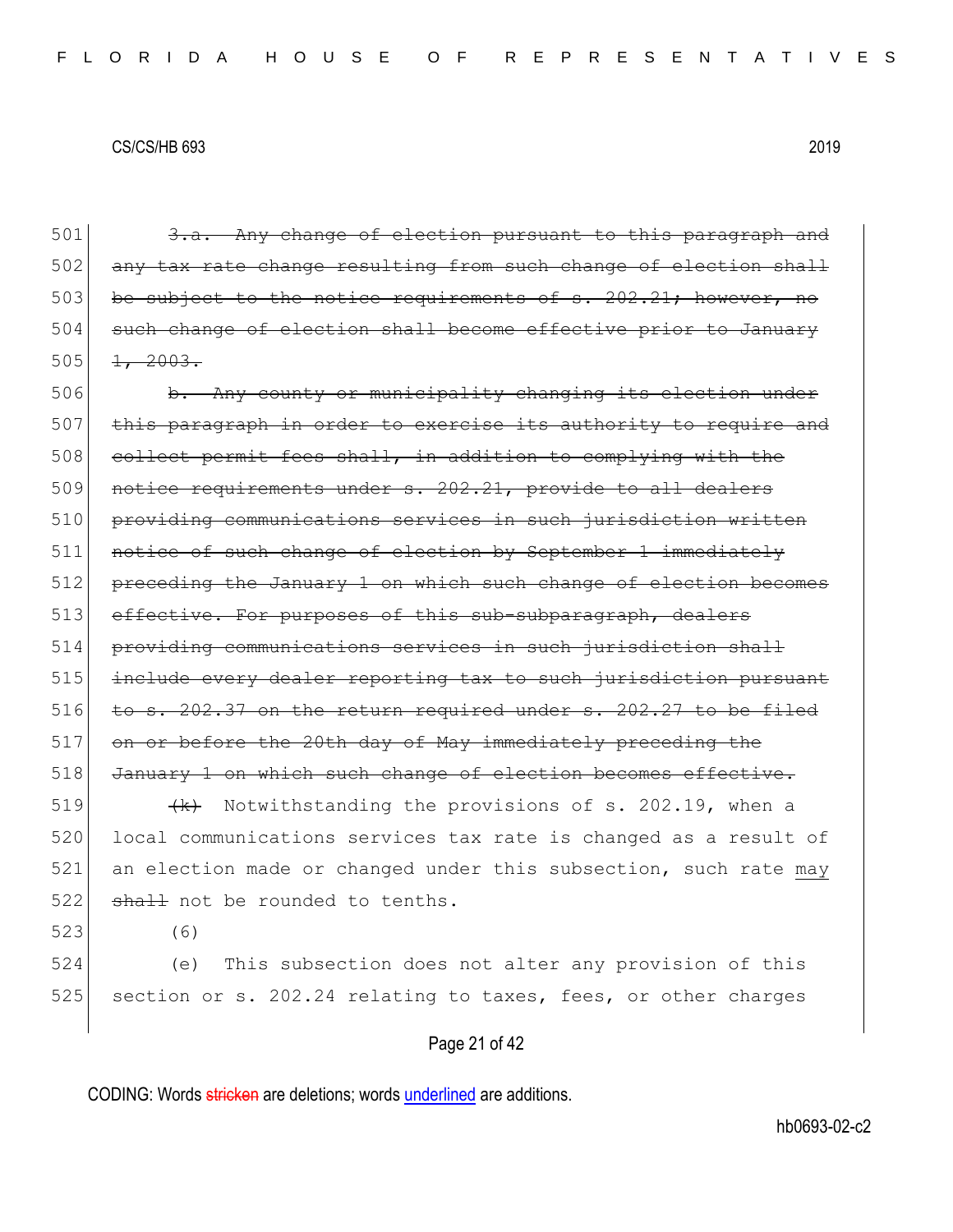526 or impositions by a municipality or county on a dealer of 527 communications services or authorize that any charges be 528 assessed on a dealer of communications services, except as 529 specifically set forth herein. A municipality or county may not 530 charge a pass-through provider any amounts other than the 531 charges under this subsection as a condition to the placement or 532 maintenance of a communications facility in the roads or rights-533 of-way of a municipality or county by a pass-through provider, 534 except that a municipality or county may impose permit fees on a 535 pass-through provider consistent with paragraph (3)(c)  $\pm f$  the 536 municipality or county elects to exercise its authority to 537 collect permit fees under paragraph (3) (c).

 (f) The charges under this subsection do not apply to communications facilities placed in a municipality's or county's 540 rights-of-way prior to the effective date of this subsection with permission from the municipality or county, if any was required, except to the extent the facilities of a pass-through provider were subject to per linear foot or mile charges in effect as of October 1, 2001, in which case the municipality or county may only impose on a pass-through provider charges consistent with paragraph (b) or paragraph (c) for such 547 facilities. Notwithstanding the foregoing, this subsection does not impair any written agreement between a pass-through provider and a municipality or county imposing per linear foot or mile 550 charges for communications facilities placed in municipal or

## Page 22 of 42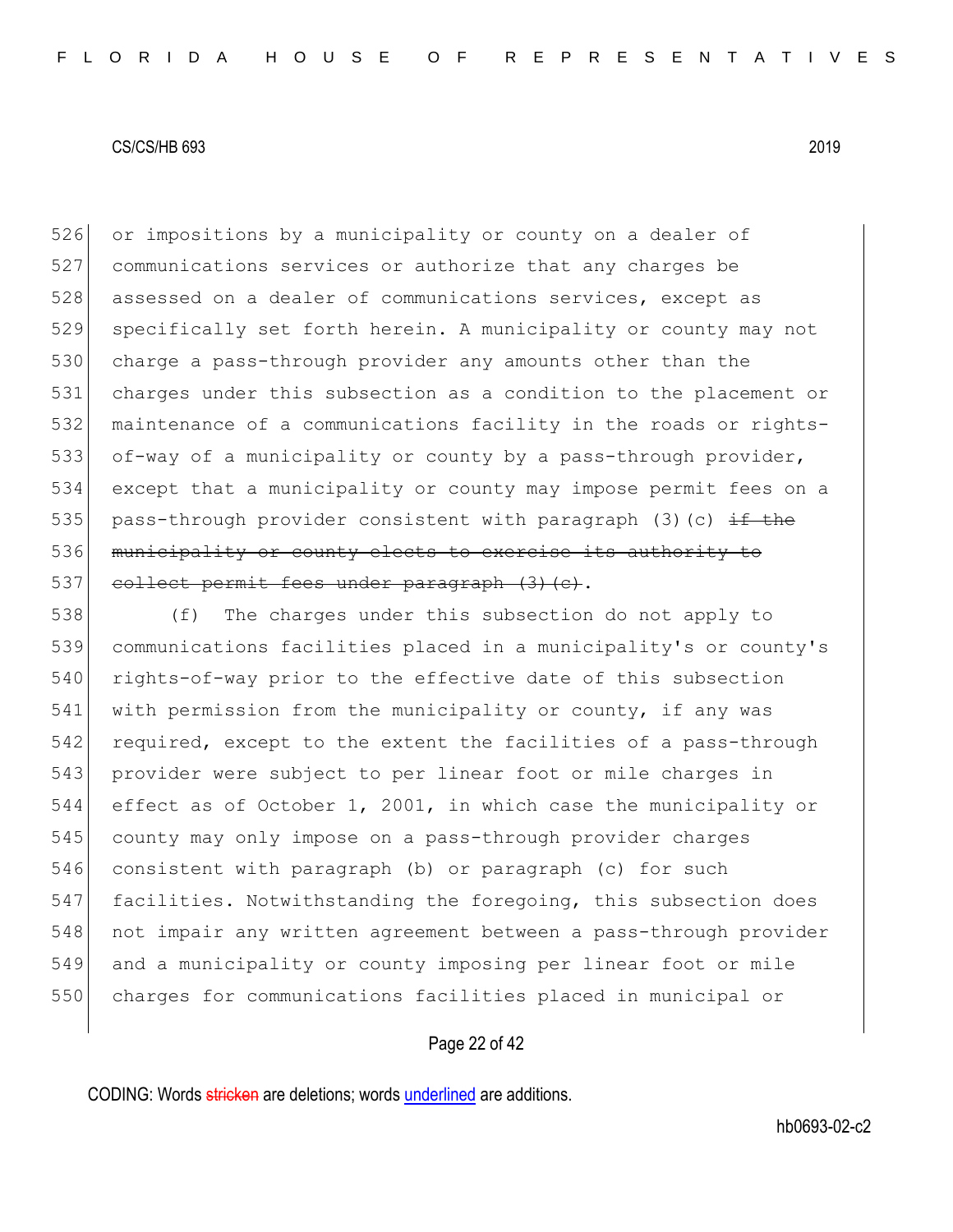551 county roads or rights-of-way that is in effect prior to the 552 effective date of this subsection. Upon the termination or 553 expiration of any such written agreement, any charges imposed 554 must shall be consistent with this section paragraph (b) or  $555$  paragraph (c). Notwithstanding the foregoing, until October 1, 556 2005, this subsection shall not affect a municipality or county 557 continuing to impose charges in excess of the charges authorized 558 in this subsection on facilities of a pass-through provider that 559 is not a dealer of communications services in the state under 560 chapter 202, but only to the extent such charges were imposed by 561 municipal or county ordinance or resolution adopted prior to 562 February 1, 2002. Effective October 1, 2005, any charges imposed 563 shall be consistent with paragraph  $(b)$  or paragraph  $(c)$ . 564 (7)

565 (b) As used in this subsection, the term:

566 1. "Antenna" means communications equipment that transmits 567 or receives electromagnetic radio frequency signals used in 568 providing wireless services.

569 2. "Applicable codes" means uniform building, fire, 570 electrical, plumbing, or mechanical codes adopted by a 571 recognized national code organization or local amendments to 572 those codes enacted solely to address threats of destruction of 573 property or injury to persons, or local codes or ordinances 574 adopted to implement this subsection. The term includes 575 objective design standards adopted by ordinance that may require

Page 23 of 42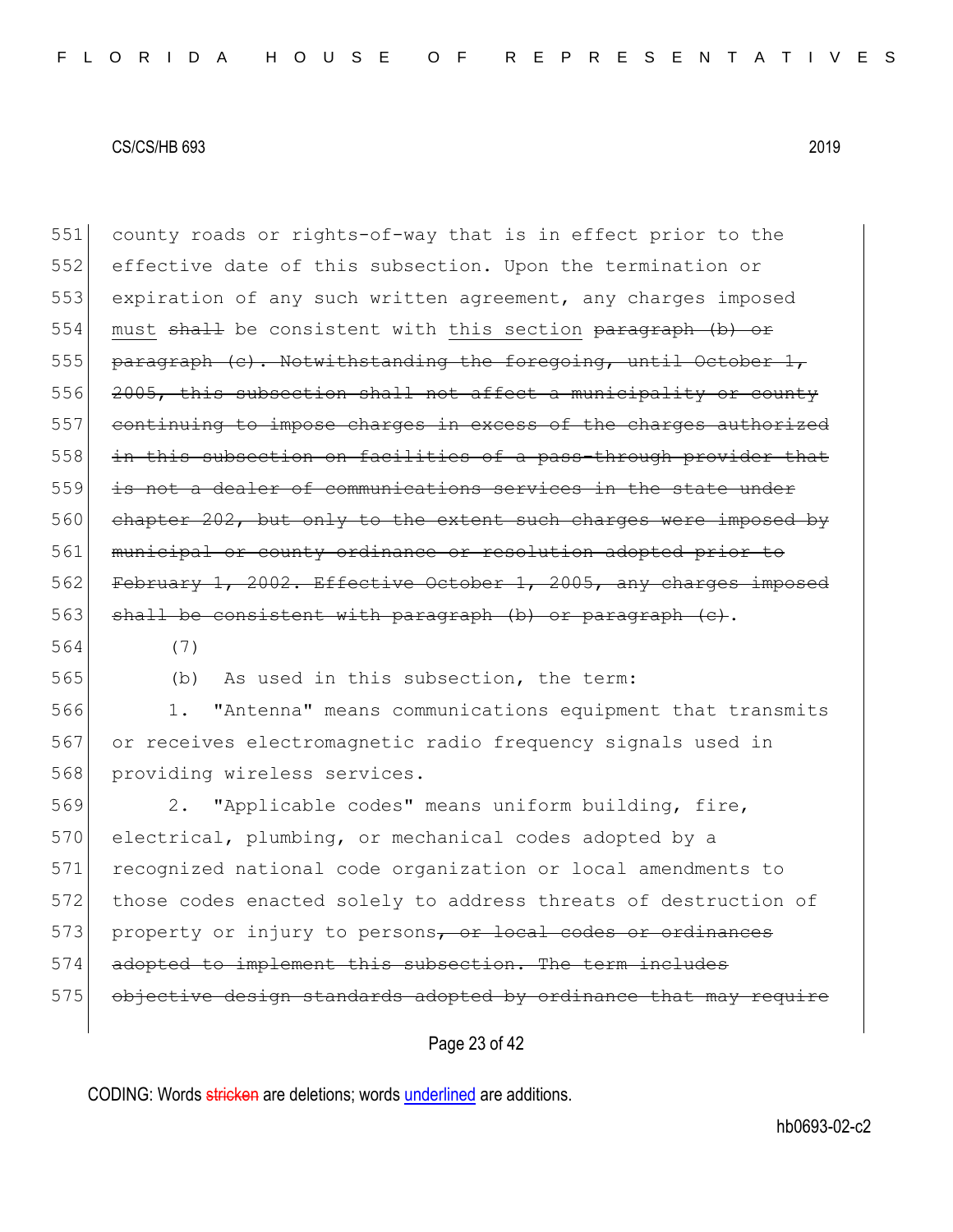576 a new utility pole that replaces an existing utility pole to be  $577$  of substantially similar design, material, and color or that may 578 require reasonable spacing requirements concerning the location 579 of ground-mounted equipment. The term includes objective design 580 standards adopted by ordinance that may require a small wireless 581 facility to meet reasonable location context, color, stealth, 582 and concealment requirements; however, such design standards may 583 be waived by the authority upon a showing that the design 584 standards are not reasonably compatible for the particular 585 location of a small wireless facility or that the design 586 standards impose an excessive expense. The waiver shall be 587 granted or denied within 45 days after the date of the request. 588 3. "Applicant" means a person who submits an application 589 and is a wireless provider. 590 4. "Application" means a request submitted by an applicant

591 to an authority for a permit to collocate small wireless 592 facilities or to place a new utility pole used to support a 593 small wireless facility.

594 5. "Authority" means a county or municipality having 595 jurisdiction and control of the rights-of-way of any public 596 road. The term does not include the Department of 597 Transportation. Rights-of-way under the jurisdiction and control 598 of the department are excluded from this subsection.

599 6. "Authority utility pole" means a utility pole owned by 600 an authority in the right-of-way. The term does not include a

## Page 24 of 42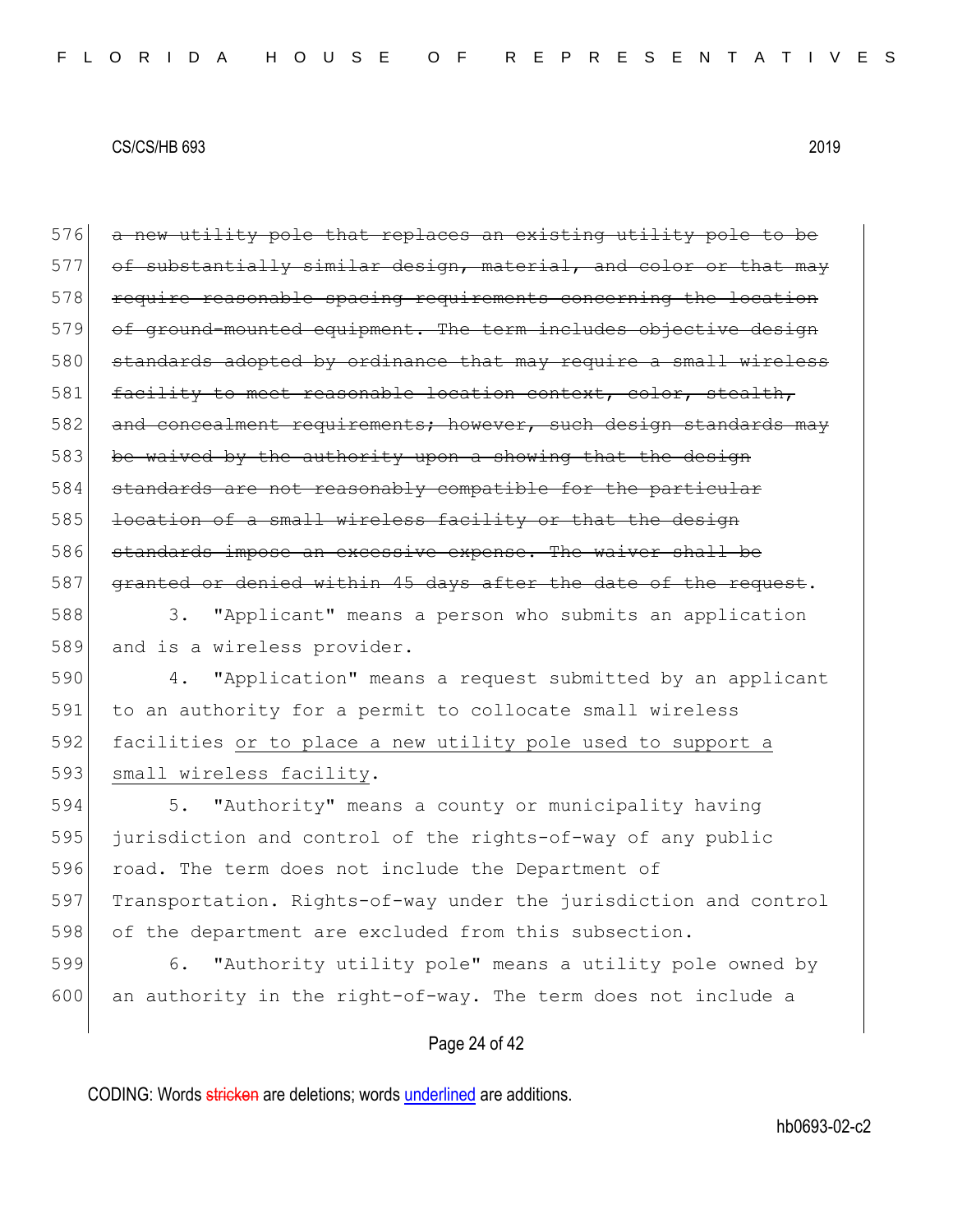|  |  |  |  |  |  |  |  | FLORIDA HOUSE OF REPRESENTATIVES |  |  |  |  |  |  |  |  |  |  |  |  |  |  |  |  |  |  |  |  |  |  |  |  |  |  |
|--|--|--|--|--|--|--|--|----------------------------------|--|--|--|--|--|--|--|--|--|--|--|--|--|--|--|--|--|--|--|--|--|--|--|--|--|--|
|--|--|--|--|--|--|--|--|----------------------------------|--|--|--|--|--|--|--|--|--|--|--|--|--|--|--|--|--|--|--|--|--|--|--|--|--|--|

 utility pole owned by a municipal electric utility, a utility 602 pole used to support municipally owned or operated electric 603 distribution facilities, or a utility pole located in the right- of-way within: 605 a. A retirement community that: (I) Is deed restricted as housing for older persons as defined in s. 760.29(4)(b); (II) Has more than 5,000 residents; and (III) Has underground utilities for electric transmission or distribution. b. A municipality that: (I) Is located on a coastal barrier island as defined in 613 s. 161.053(1)(b) 3.; (II) Has a land area of less than 5 square miles; (III) Has less than 10,000 residents; and (IV) Has, before July 1, 2017, received referendum approval to issue debt to finance municipal-wide undergrounding 618 of its utilities for electric transmission or distribution. 7. "Collocate" or "collocation" means to install, mount, 620 maintain, modify, operate, or replace one or more wireless facilities on, under, within, or adjacent to a wireless support 622 structure or utility pole. The term does not include the installation of a new utility pole or wireless support structure in the public rights-of-way. 8. "FCC" means the Federal Communications Commission.

## Page 25 of 42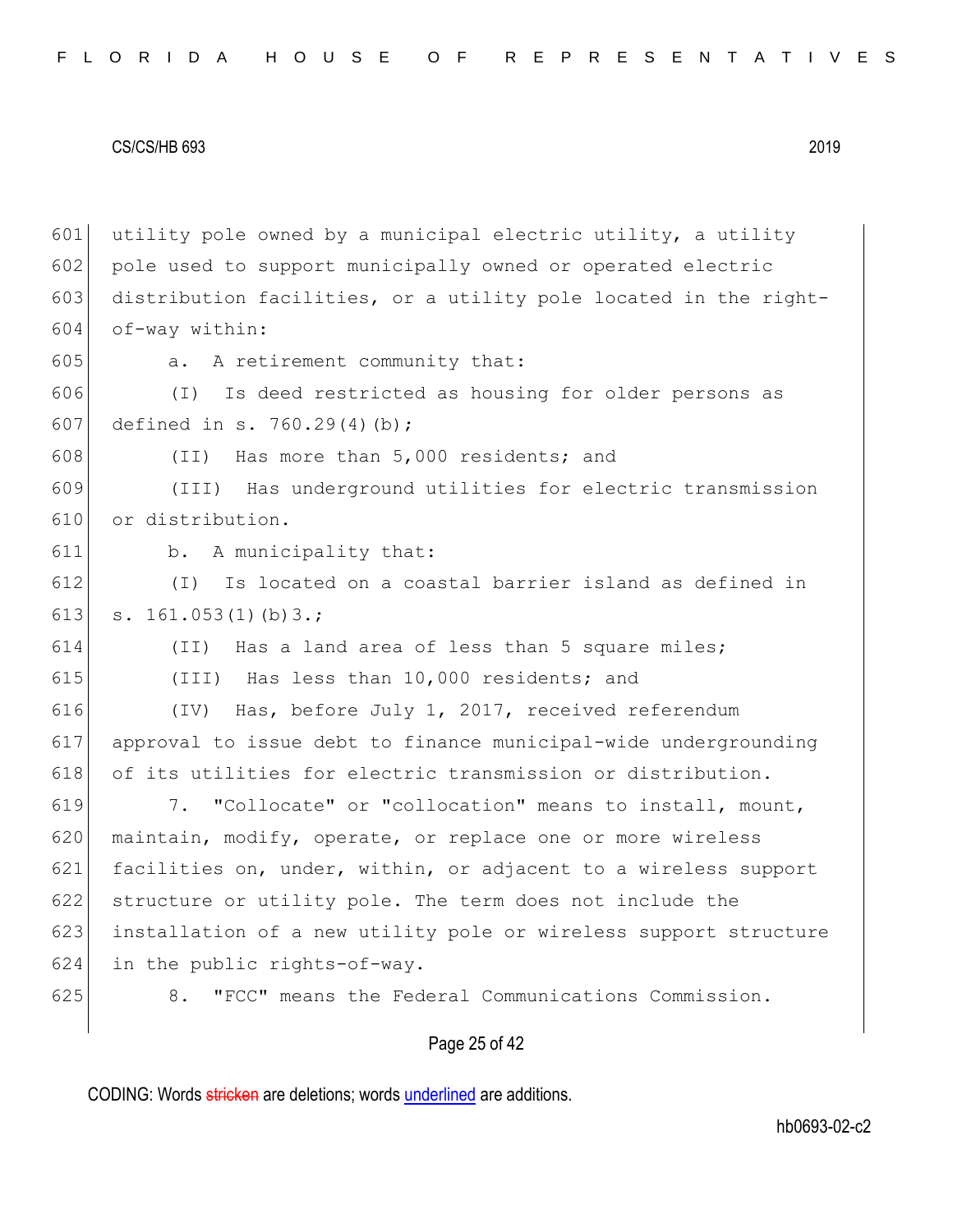626 9. "Micro wireless facility" means a small wireless 627 facility having dimensions no larger than 24 inches in length,  $628$  15 inches in width, and 12 inches in height and an exterior 629 antenna, if any, no longer than 11 inches.

630 10. "Small wireless facility" means a wireless facility 631 that meets the following qualifications:

632 a. Each antenna associated with the facility is located 633 inside an enclosure of no more than 6 cubic feet in volume or, 634 in the case of antennas that have exposed elements, each antenna 635 and all of its exposed elements could fit within an enclosure of 636 no more than 6 cubic feet in volume; and

 b. All other wireless equipment associated with the 638 facility is cumulatively no more than 28 cubic feet in volume. The following types of associated ancillary equipment are not included in the calculation of equipment volume: electric meters, concealment elements, telecommunications demarcation boxes, ground-based enclosures, grounding equipment, power transfer switches, cutoff switches, vertical cable runs for the connection of power and other services, and utility poles or 645 other support structures.

646 11. "Utility pole" means a pole or similar structure that 647 is used in whole or in part to provide communications services 648 or for electric distribution, lighting, traffic control, 649 signage, or a similar function. The term includes the vertical 650 support structure for traffic lights but does not include a

## Page 26 of 42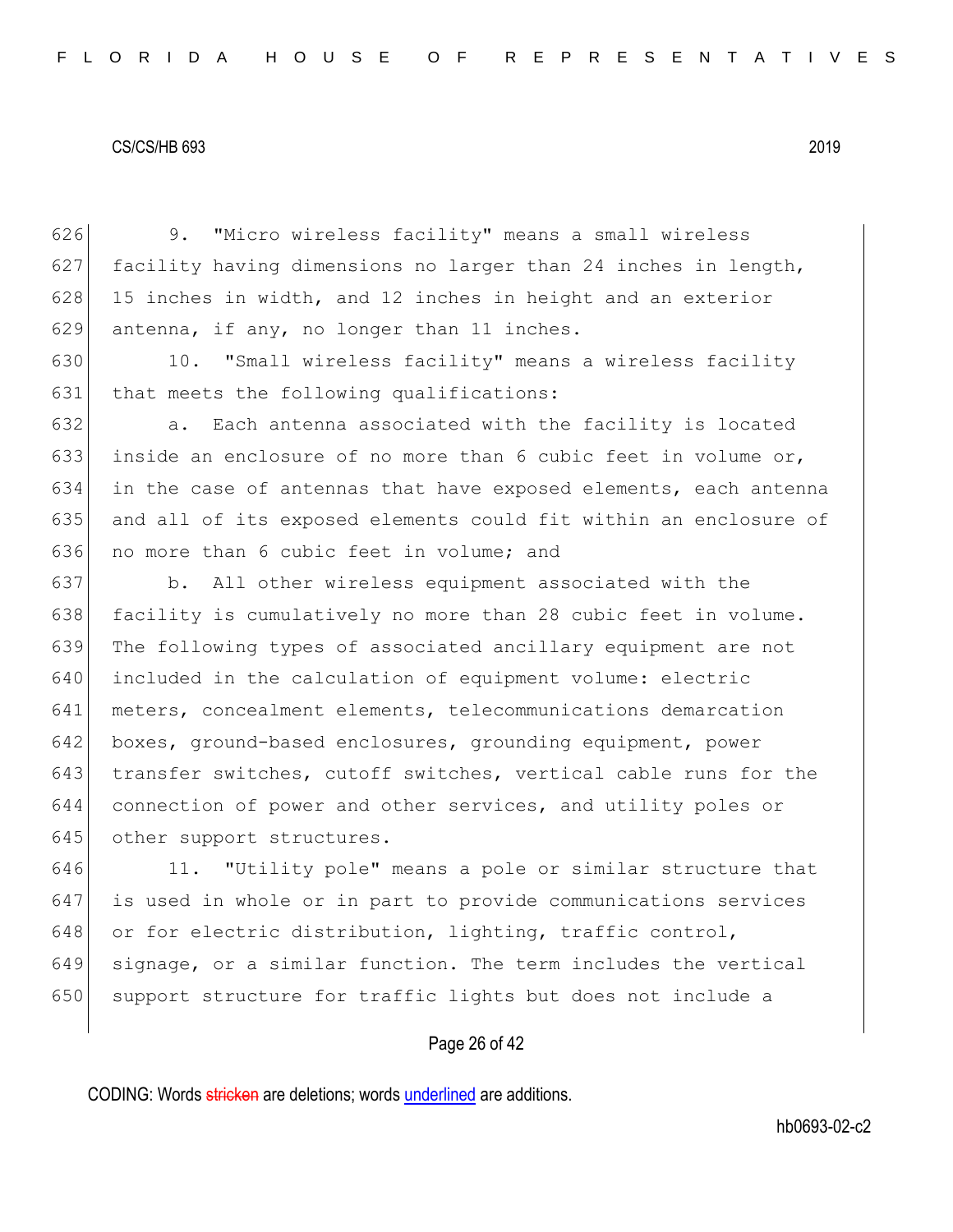horizontal structure to which signal lights or other traffic control devices are attached and does not include a pole or similar structure 15 feet in height or less unless an authority 654 grants a waiver for such pole.

 12. "Wireless facility" means equipment at a fixed location which enables wireless communications between user equipment and a communications network, including radio 658 transceivers, antennas, wires, coaxial or fiber-optic cable or other cables, regular and backup power supplies, and comparable equipment, regardless of technological configuration, and 661 equipment associated with wireless communications. The term 662 includes small wireless facilities. The term does not include:

663  $\vert$  a. The structure or improvements on, under, within, or 664 adjacent to the structure on which the equipment is collocated; 665 b. Wireline backhaul facilities; or

666 c. Coaxial or fiber-optic cable that is between wireless 667 structures or utility poles or that is otherwise not immediately 668 adjacent to or directly associated with a particular antenna.

669 13. "Wireless infrastructure provider" means a person who 670 has been certificated under chapter 364 to provide 671 telecommunications service  $\frac{1}{2}$  the state or under chapter 610 to 672 provide cable or video services in this state, or that person's 673 affiliate, and who builds or installs wireless communication 674 transmission equipment, wireless facilities, or wireless support 675 structures but is not a wireless services provider.

## Page 27 of 42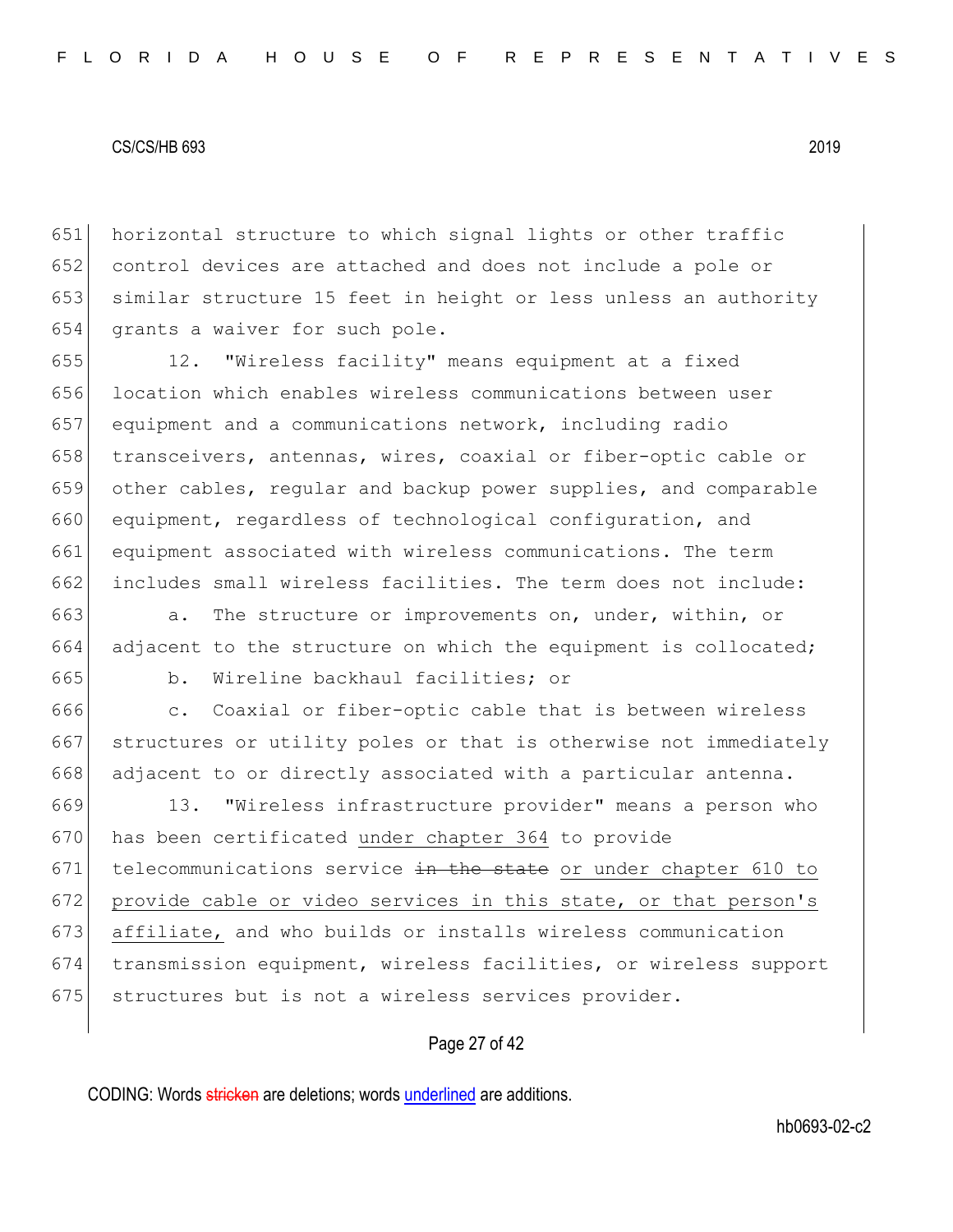676 14. "Wireless provider" means a wireless infrastructure 677 provider or a wireless services provider.

678 15. "Wireless services" means any services provided using 679 licensed or unlicensed spectrum, whether at a fixed location or 680 mobile, using wireless facilities.

681 16. "Wireless services provider" means a person who 682 provides wireless services.

683 17. "Wireless support structure" means a freestanding 684 structure, such as a monopole, a quyed or self-supporting tower, 685 or another existing or proposed structure designed to support or 686 capable of supporting wireless facilities. The term does not 687 include a utility pole, pedestal, or other support structure for 688 ground-based equipment not mounted on a utility pole that are 689 less than 10 feet in height.

690  $\vert$  (c) Except as provided in this subsection, an authority 691 may not prohibit, regulate, or charge for the collocation of 692 small wireless facilities in the public rights-of-way or for the 693 installation, maintenance, modification, operation, or 694 replacement of utility poles used for the collocation of small 695 wireless facilities in the public rights-of-way.

696 (d) An authority may require a registration process and 697 permit fees in accordance with subsection (3). An authority 698 shall accept applications for permits and shall process and 699 issue permits subject to the following requirements:

700 1. An authority may not directly or indirectly require an

## Page 28 of 42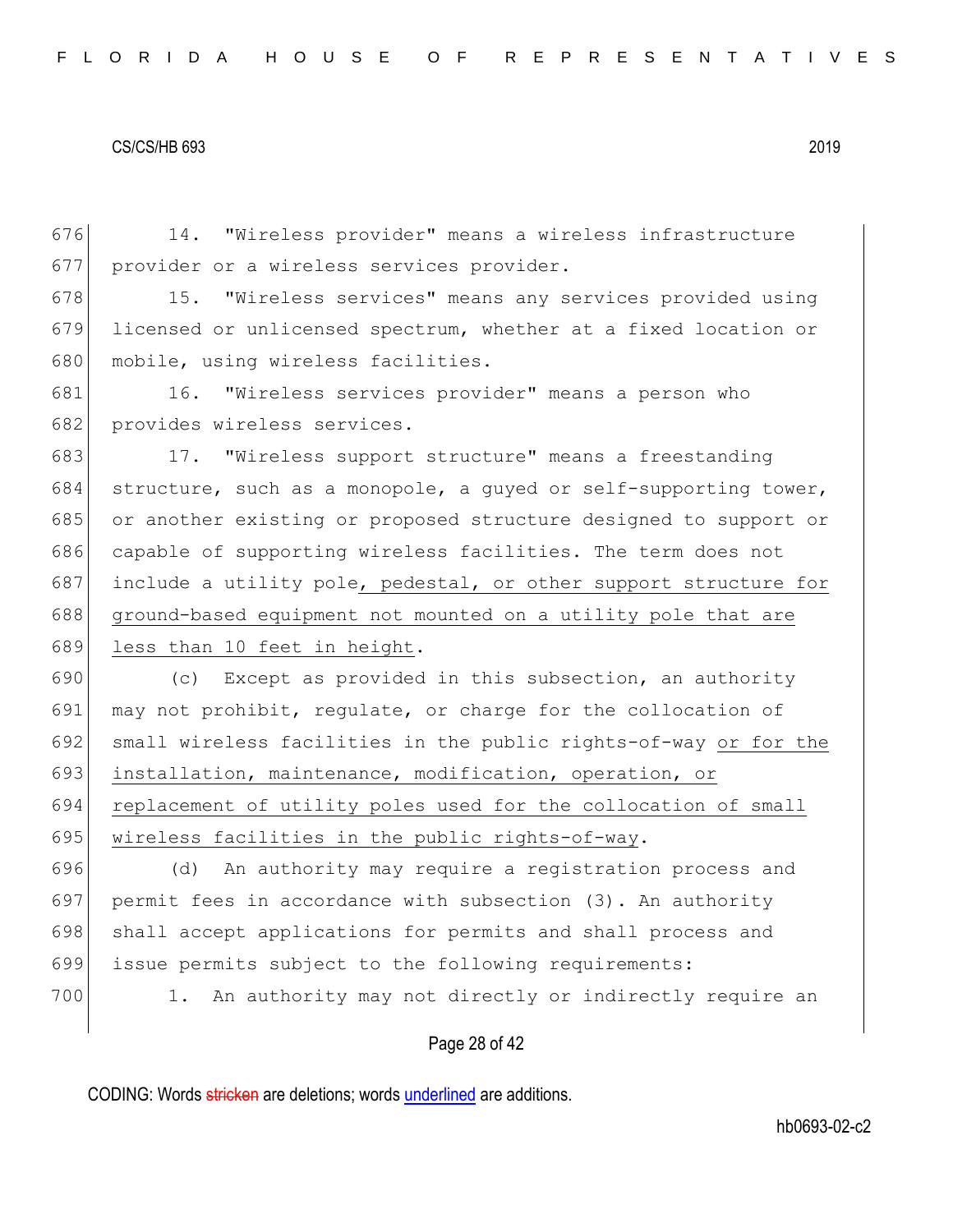701 applicant to perform services unrelated to the collocation for 702 which approval is sought, such as in-kind contributions to the 703 authority, including reserving fiber, conduit, or pole space for 704 the authority.

705 2. An applicant may not be required to provide more 706 information to obtain a permit than is necessary to demonstrate 707 the applicant's compliance with applicable codes for the 708 placement of small wireless facilities in the locations 709 identified in the application. An applicant may not be required 710 to provide inventories, maps, or locations of communications 711 facilities in the right-of-way other than as necessary to avoid 712 interference with other at-grade facilities located at the 713 specific location proposed for a small wireless facility or 714 within 25 feet of such location. 715 3. An authority may not: 716 a. Require the placement of small wireless facilities on 717 any specific utility pole or category of poles;  $\Theta$ 718 b. Require the placement of multiple antenna systems on a 719 single utility pole; 720 c. Require a demonstration that collocation of a small 721 wireless facility on an existing structure is not legally or 722 technically possible as a condition for granting a permit for 723 the collocation of a small wireless facility on a new utility 724 pole; 725 d. Require compliance with an authority's provisions

## Page 29 of 42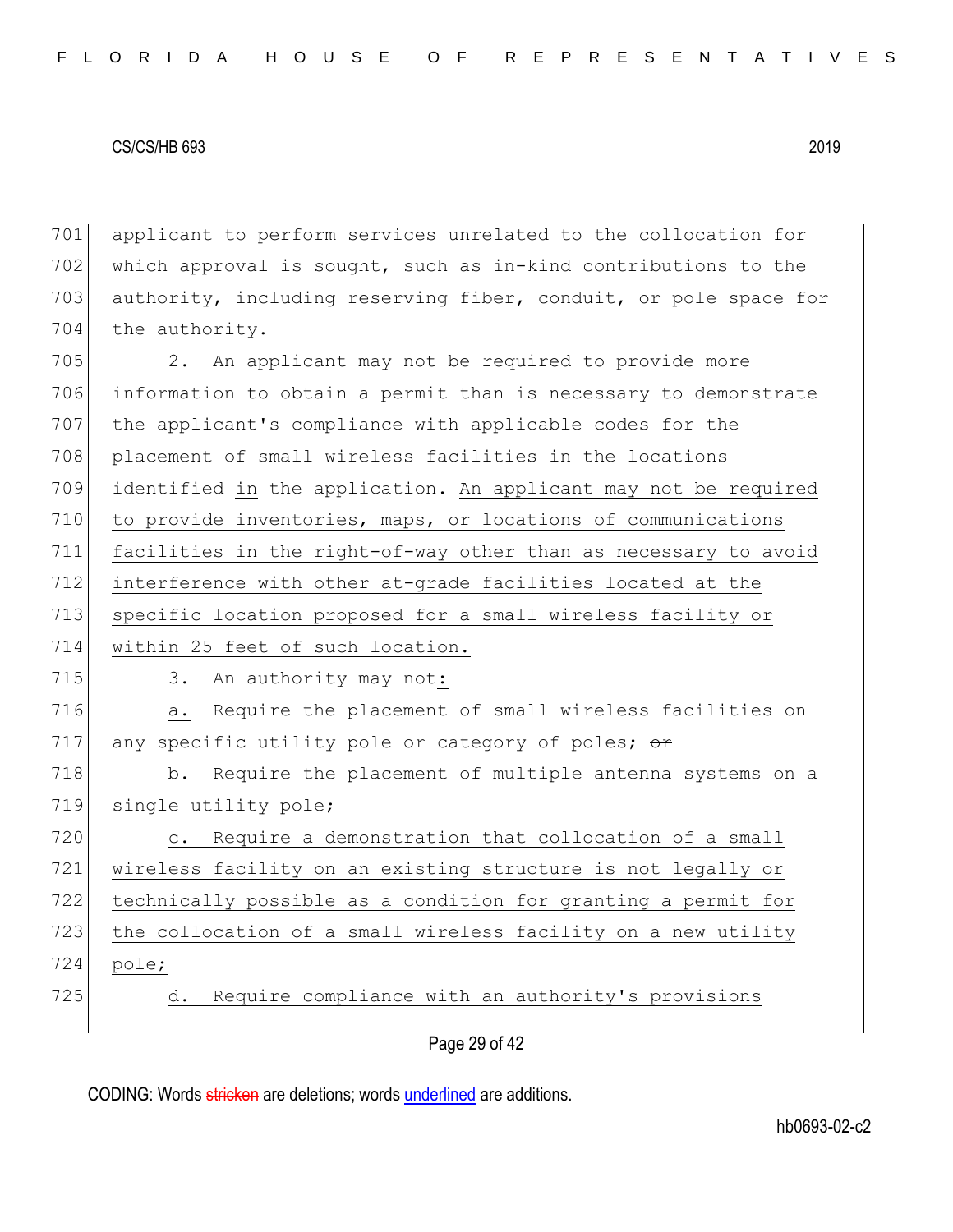| 726 | regarding placement of small wireless facilities or new utility  |
|-----|------------------------------------------------------------------|
| 727 | poles to support small wireless facilities in rights-of-way      |
| 728 | under the control of the department unless the authority has     |
| 729 | received a delegation from the department for the location of    |
| 730 | the small wireless facility or utility pole, or require such     |
| 731 | compliance as a condition to receive a permit that is ancillary  |
| 732 | to the permit for collocation of a small wireless facility,      |
| 733 | including an electrical permit;                                  |
| 734 | Require a meeting before filing an application;<br>$e$ .         |
| 735 | Require direct or indirect public notification or a<br>f.        |
| 736 | public meeting for the placement of communication facilities in  |
| 737 | the right-of-way;                                                |
| 738 | Limit the size or configuration of a small wireless<br>$g$ .     |
| 739 | facility or any of its components if the small wireless facility |
| 740 | complies with the size limits in this subsection;                |
| 741 | h. Prohibit the installation of a new utility pole used to       |
| 742 | support the collocation of a small wireless facility if the      |
| 743 | installation otherwise meets the requirements of this            |
| 744 | subsection;                                                      |
| 745 | Require that any component of a small wireless facility<br>i.    |
| 746 | be placed underground; or                                        |
| 747 | j. Require that any existing communication facility be           |
| 748 | placed underground, except as provided in ss. 337.403 and        |
| 749 | 337.404.                                                         |
| 750 | Subject to sub-subparagraph (f) 6.b., an authority may<br>4.     |
|     | Page 30 of 42                                                    |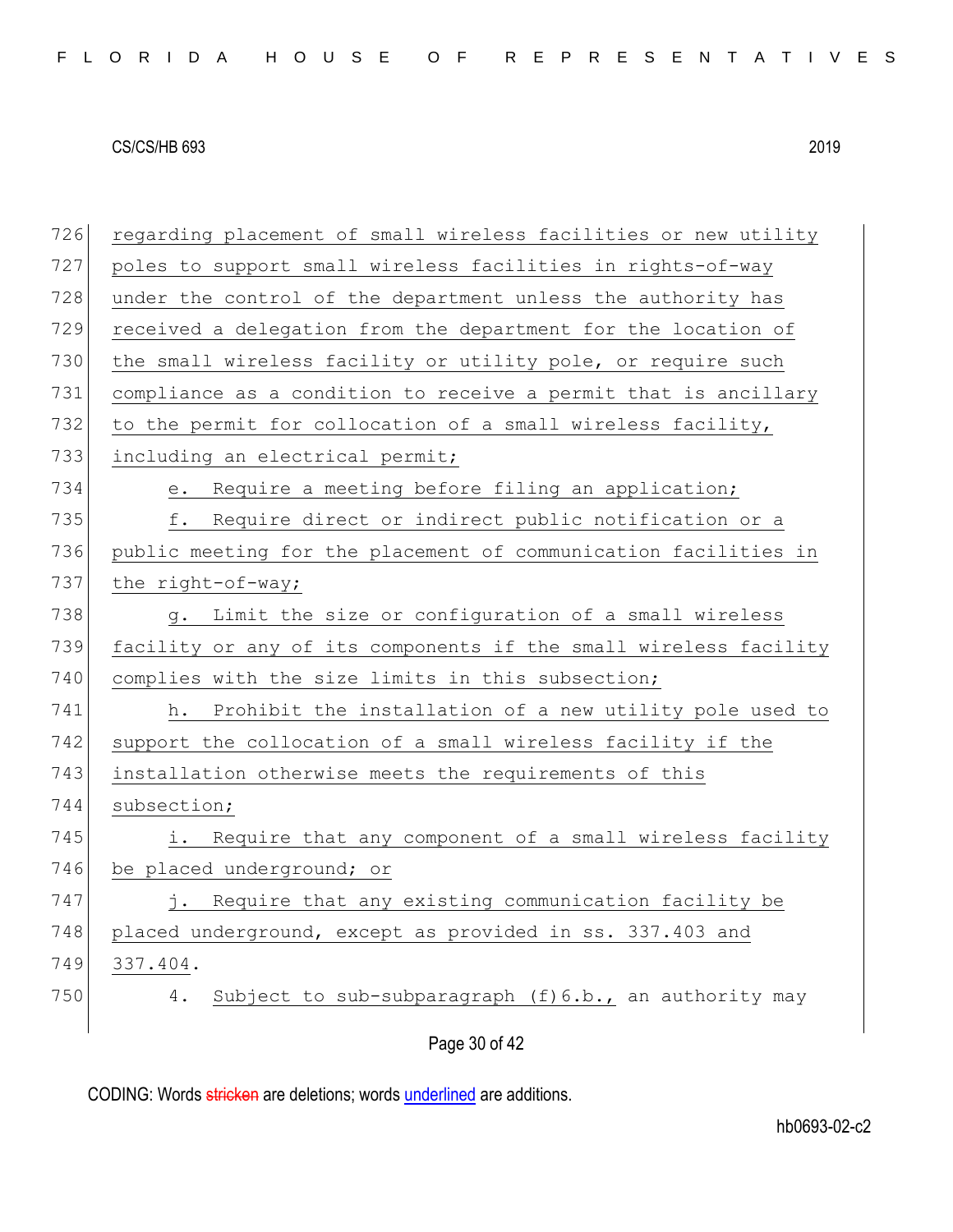751 not limit the placement, by minimum separation distances, of 752 small wireless facilities, utility poles on which small wireless 753 facilities are or will be collocated, or other at-grade 754 communications facilities by minimum separation distances. 755 However, within 14 days after the date of filing the 756 application, an authority may request that the proposed location 757 of a small wireless facility be moved to another location in the 758 right-of-way and placed on an alternative authority utility pole 759 or support structure or placed on  $\frac{m}{x}$  place a new utility pole. 760 The authority and the applicant may negotiate the alternative 761 location, including any objective design standards and 762 reasonable spacing requirements for ground-based equipment, for 763 30 days after the date of the request. At the conclusion of the 764 negotiation period, if the alternative location is accepted by 765 the applicant, the applicant must notify the authority of such 766 acceptance and the application shall be deemed granted for any 767 new location for which there is agreement and all other 768 locations in the application. If an agreement is not reached, 769 the applicant must notify the authority of such nonagreement and 770 | the authority must grant or deny the original application within 771 90 days after the date the application was filed. A request for 772 an alternative location, an acceptance of an alternative 773 location, or a rejection of an alternative location must be in 774 writing and provided by electronic mail. 775 5. An authority shall limit the height of a small wireless

## Page 31 of 42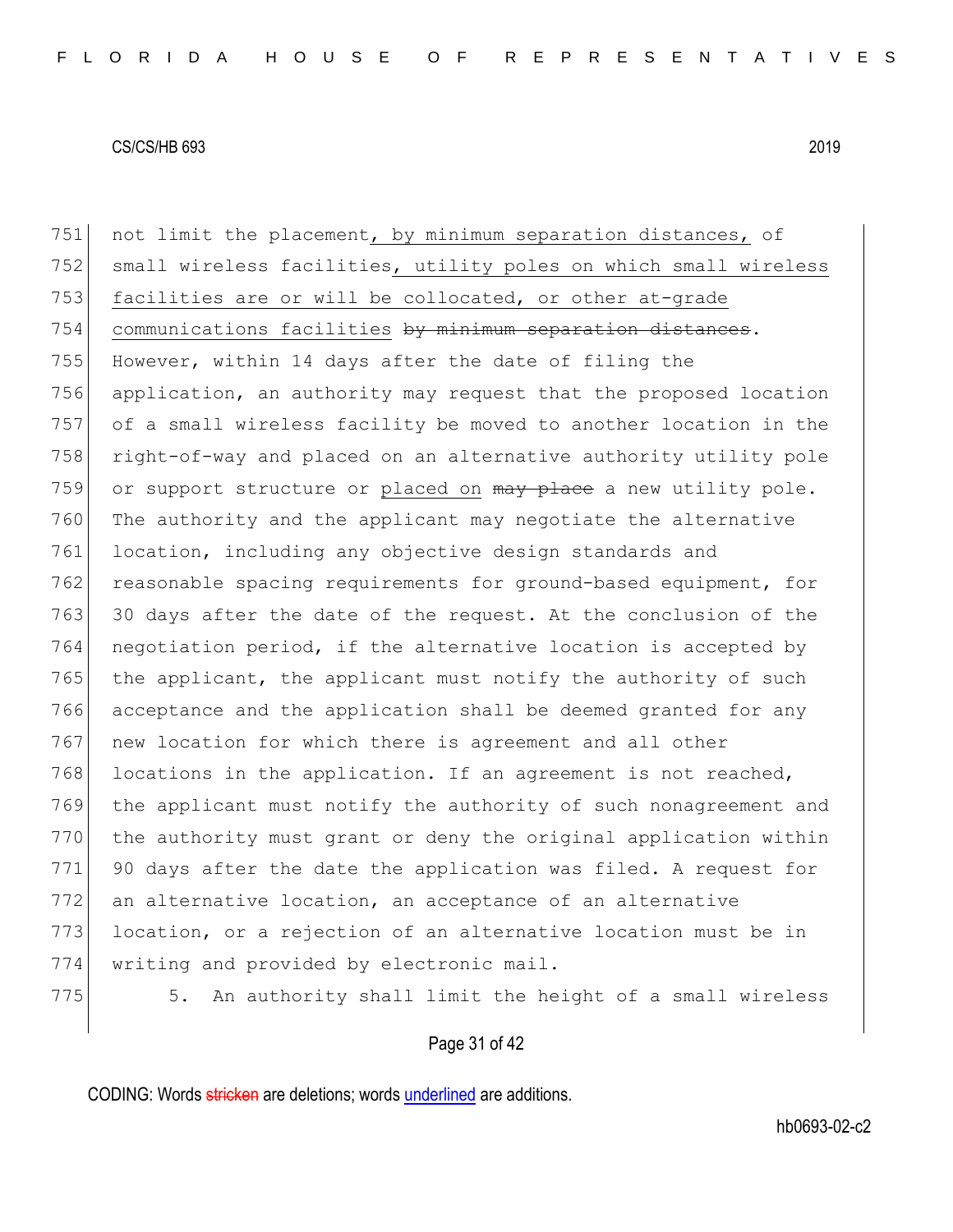776 facility to 10 feet above the utility pole or structure upon 777 which the small wireless facility is to be collocated. Unless 778 waived by an authority, the height for a new utility pole is 779 limited to the tallest existing utility pole as of July 1, 2017, 780 located in the same right-of-way, other than a utility pole for 781 which a waiver has previously been granted, measured from grade 782 in place within 500 feet of the proposed location of the small 783 wireless facility. If there is no utility pole within 500 feet, 784 the authority shall limit the height of the utility pole to 50 785 feet.

786 6. Except as provided in subparagraphs 4. and  $5.,$  The 787 installation by a communications services provider of a utility 788 pole in the public rights-of-way, other than a utility pole used 789 designed to support a small wireless facility, is shall be 790 subject to authority rules or requiations governing the 791 placement of utility poles in the public rights-of-way and is 792 shall be subject to the application review timeframes in this 793 subsection.

794 7. Within 14 days after receiving an application, an 795 authority must determine and notify the applicant by electronic 796 mail as to whether the application is complete. If an 797 application is deemed incomplete, the authority must 798 specifically identify the missing information. An application is 799 deemed complete if the authority fails to provide notification 800 to the applicant within 14 days.

## Page 32 of 42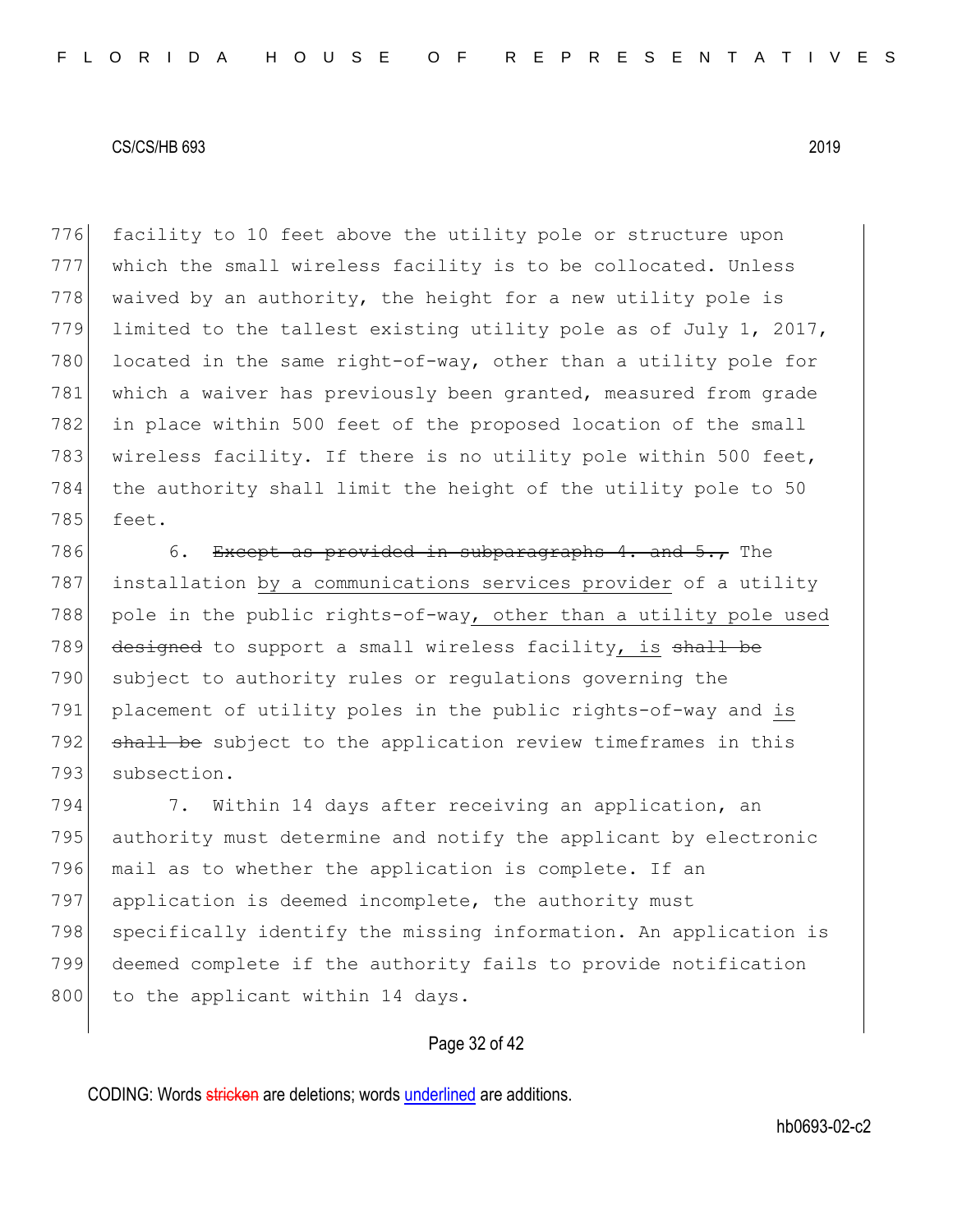801 8. An application must be processed on a nondiscriminatory 802 basis. A complete application is deemed approved if an authority 803 fails to approve or deny the application within 60 days after 804 receipt of the application. If an authority does not use the 30-805 day negotiation period provided in subparagraph  $4.$ , the parties 806 may mutually agree to extend the 60-day application review 807 period. The authority shall grant or deny the application at the 808 end of the extended period. A permit issued pursuant to an 809 approved application shall remain effective for 1 year unless 810 extended by the authority.

811 9. An authority must notify the applicant of approval or 812 denial by electronic mail. An authority shall approve a complete 813 application unless it does not meet the authority's applicable 814 codes. If the application is denied, the authority must specify 815 in writing the basis for denial, including the specific code 816 provisions on which the denial was based, and send the 817 documentation to the applicant by electronic mail on the day the 818 authority denies the application. The applicant may cure the 819 deficiencies identified by the authority and resubmit the 820 application within 30 days after notice of the denial is sent to 821 the applicant. The authority shall approve or deny the revised 822 application within 30 days after receipt or the application is 823 deemed approved. The review of a revised application is  $A_{\text{H}_y}$ 824 subsequent review shall be limited to the deficiencies cited in 825 the denial. The availability of any subsequent review by the

## Page 33 of 42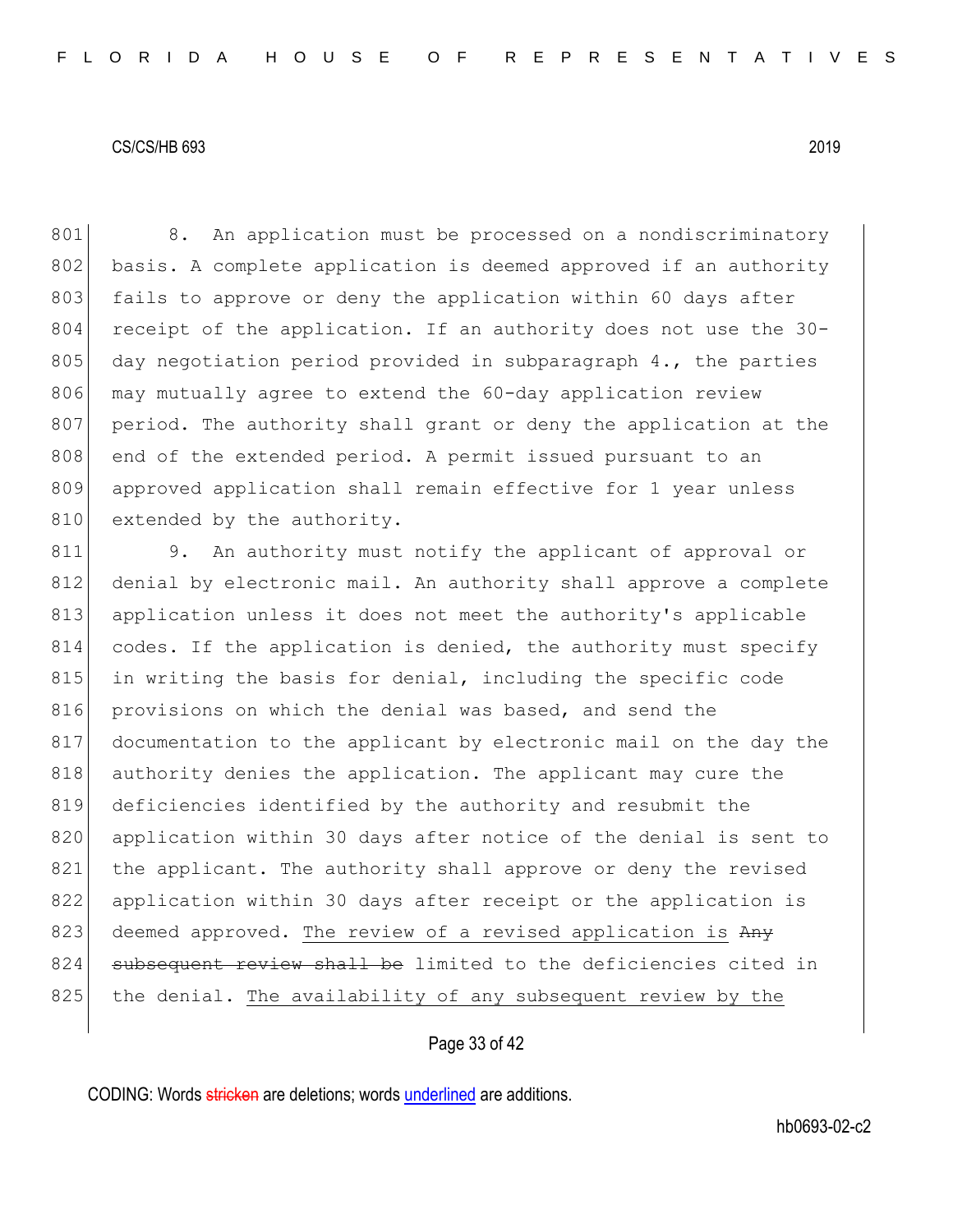Page 34 of 42 826 authority does not bar review of a denial in a court of 827 competent jurisdiction. 828 10. An applicant seeking to collocate small wireless 829 facilities within the jurisdiction of a single authority may, at 830 the applicant's discretion, file a consolidated application and 831 receive a single permit for the collocation of up to 30 small 832 wireless facilities. If the application includes multiple small 833 wireless facilities, an authority may separately address small 834 wireless facility collocations for which incomplete information 835 has been received or which are denied. 836 11. An authority may deny a proposed collocation of a 837 small wireless facility in the public rights-of-way if the 838 proposed collocation: 839 a. Materially interferes with the safe operation of 840 traffic control equipment. 841 b. Materially interferes with sight lines or clear zones 842 for transportation, pedestrians, or public safety purposes. 843 c. Materially interferes with compliance with the 844 Americans with Disabilities Act or similar federal or state 845 standards regarding pedestrian access or movement. 846 d. Materially fails to comply with the 2010 edition of the 847 Florida Department of Transportation Utility Accommodation 848 Manual. 849 e. Fails to comply with applicable codes. 850 f. Fails to comply with objective design standards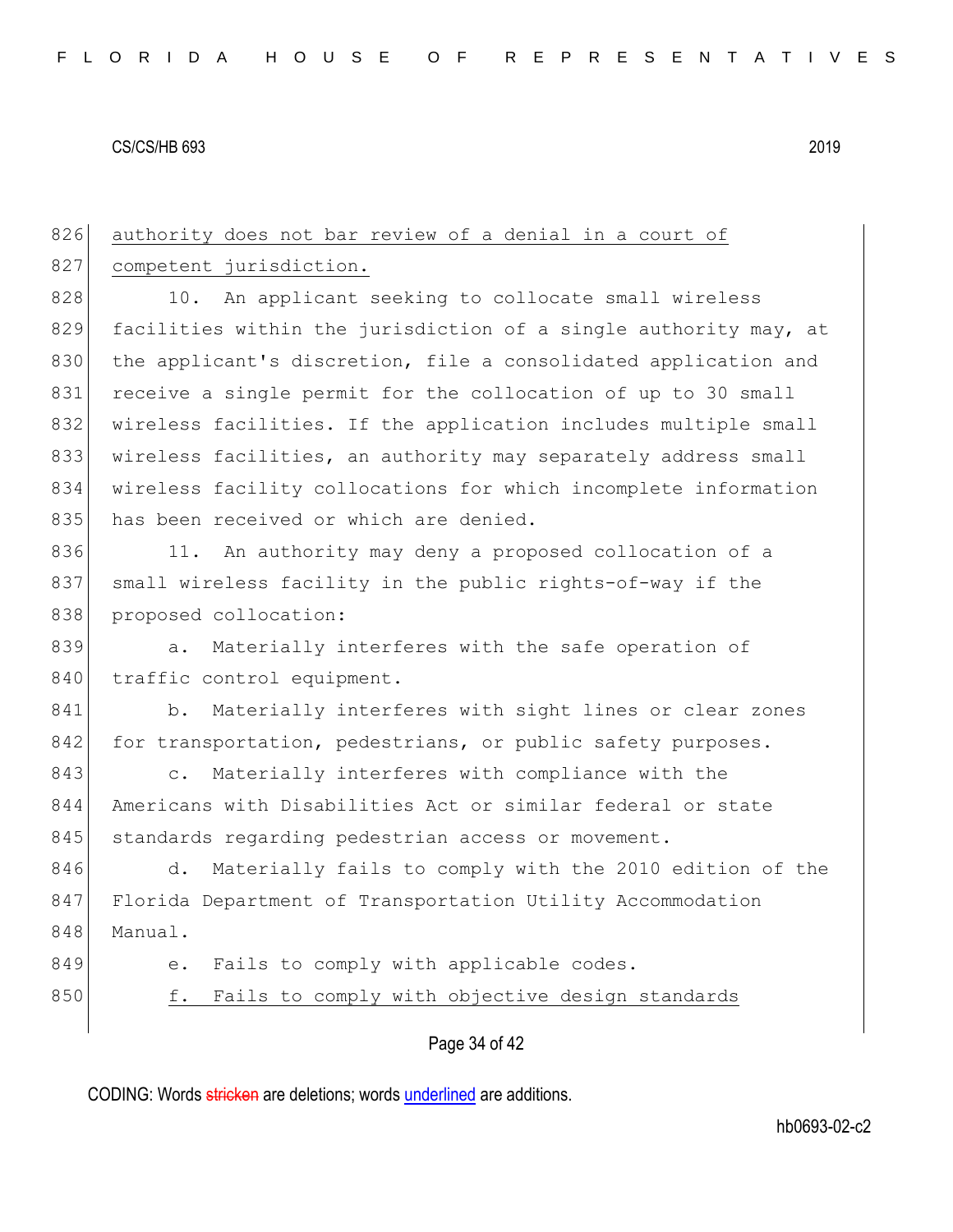851 authorized under subparagraph (f) 6. 852 12. An authority may adopt by ordinance provisions for 853 insurance coverage, indemnification, performance bonds, security 854 funds, force majeure, abandonment, authority liability, or 855 authority warranties. Such provisions must be reasonable and 856 nondiscriminatory. An authority may require a construction bond 857 to secure restoration of the postconstruction rights-of-way to 858 its preconstruction condition. However, such bond may not extend 859 beyond 1 year after the construction to which the bond applies 860 is completed. For any financial obligation required by an 861 authority under this section, the authority shall accept a 862 letter of credit or similar financial instrument issued by any 863 financial institution that is authorized to do business within 864 the United States, provided that a claim against the financial 865 instrument may be made by electronic means, including by 866 facsimile. A provider of communications services may add an 867 authority to any existing bond, insurance policy, or other 868 relevant financial instrument, and the authority must accept 869 such proof of coverage without any conditions. An authority may 870 not require a communications services provider to indemnify it 871 for liabilities not caused by the provider, including 872 liabilities arising from the authority's negligence, gross 873 negligence, or willful conduct. 874 13. Collocation of a small wireless facility on an 875 authority utility pole does not provide the basis for the

Page 35 of 42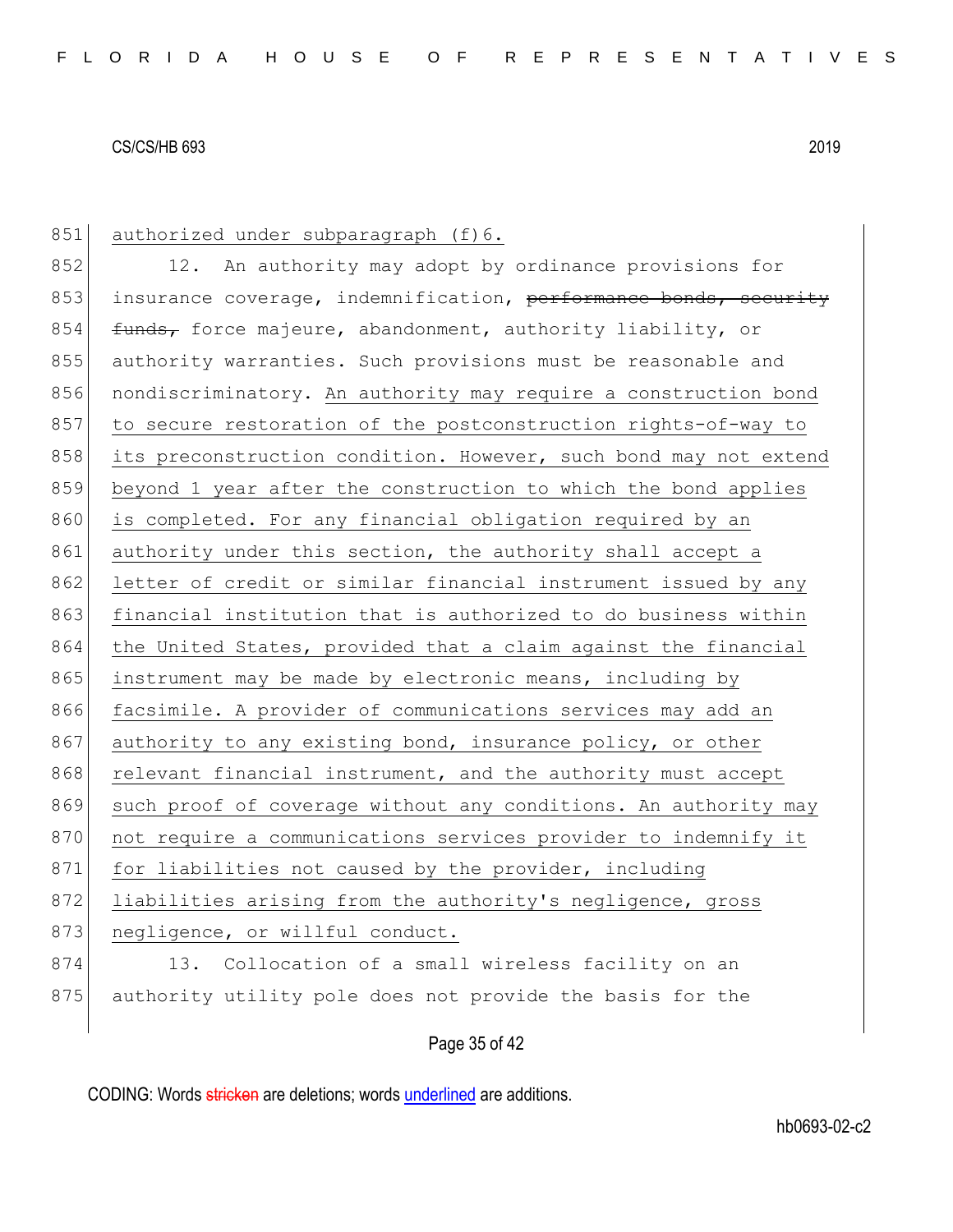Page 36 of 42 876 imposition of an ad valorem tax on the authority utility pole. 877 14. An authority may reserve space on authority utility 878 poles for future public safety uses. However, a reservation of 879 space may not preclude collocation of a small wireless facility. 880 If replacement of the authority utility pole is necessary to 881 accommodate the collocation of the small wireless facility and 882 the future public safety use, the pole replacement is subject to 883 make-ready provisions and the replaced pole shall accommodate 884 the future public safety use. 885 15. A structure granted a permit and installed pursuant to 886 this subsection shall comply with chapter 333 and federal 887 regulations pertaining to airport airspace protections. 888 (e) An authority may not require a permit or other 889 approval or require fees, or other charges, costs, or other 890 exactions for: 891 1. Routine maintenance or repair work, including, but not 892 limited to, emergency repairs of existing facilities or 893 extensions of such facilities for providing communications 894 services to customers; 895 2. Replacement of existing wireless facilities with 896 wireless facilities that are substantially similar or of the 897 same or smaller size; or 898 3. Installation, placement, maintenance, or replacement of 899 micro wireless facilities that are suspended on cables strung 900 between existing utility poles in compliance with applicable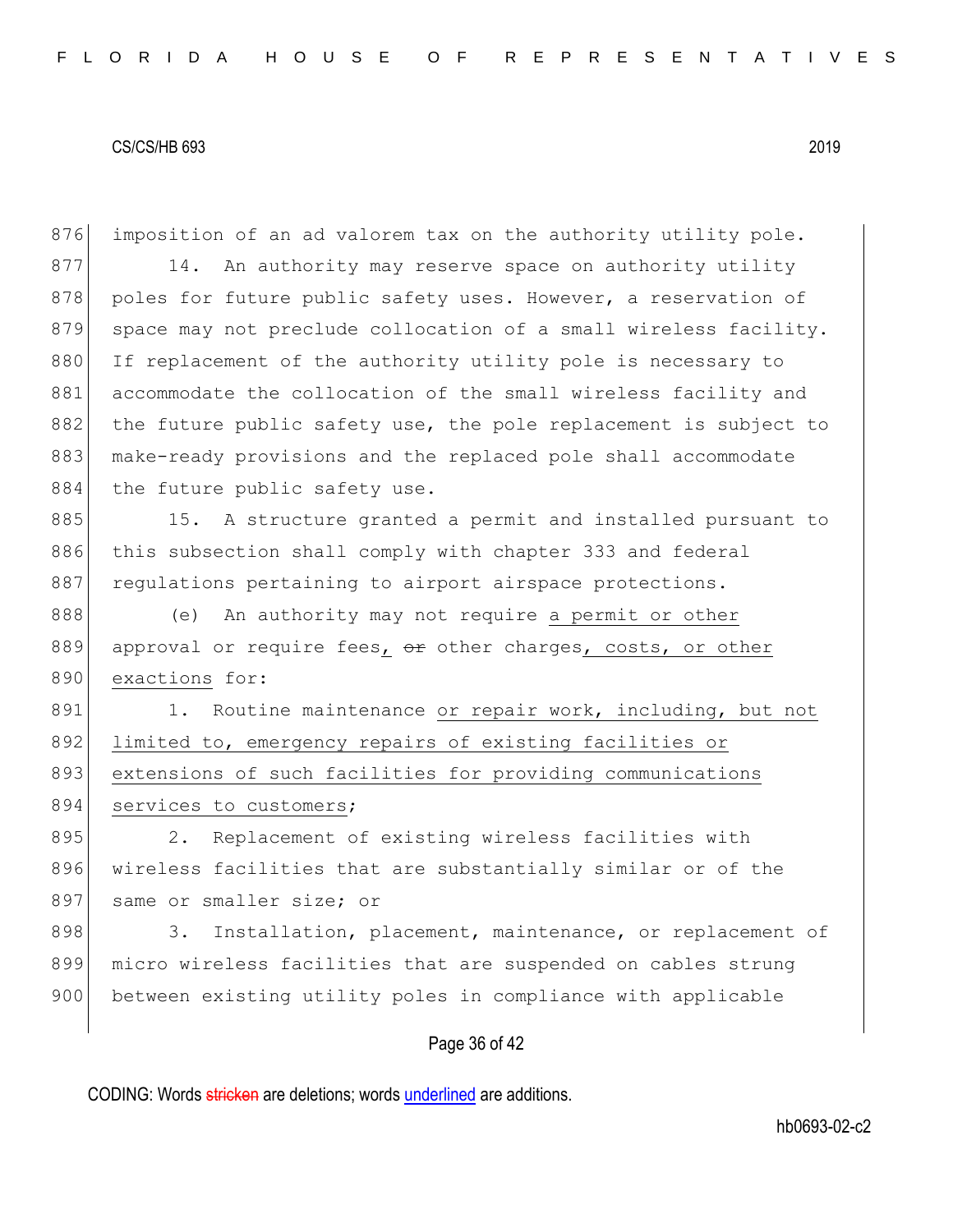910

901 codes by or for a communications services provider authorized to 902 occupy the rights-of-way and who is remitting taxes under 903 chapter 202. An authority may require an initial letter from or 904 on behalf of such provider, which is effective upon filing, 905 attesting that the micro wireless facility dimensions comply 906 with the limits of this subsection. The authority may not 907 require any additional filing or other information as long as 908 the provider is deploying the same, a substantially similar, or 909 a smaller size micro wireless facility equipment.

911 Notwithstanding this paragraph, an authority may require a 912 right-of-way permit for work that involves excavation, closure 913 of a sidewalk, or closure of a vehicular lane unless the 914 provider is making emergency restoration or repair work to 915 existing facilities.

916 (f) Collocation of small wireless facilities on authority 917 utility poles is subject to the following requirements:

918 1. An authority may not enter into an exclusive 919 arrangement with any person for the right to attach equipment to 920 authority utility poles.

921 2. The rates and fees for collocations on authority 922 utility poles must be nondiscriminatory, regardless of the 923 services provided by the collocating person.

924 3. The rate to collocate small wireless facilities on an 925 authority utility pole may not exceed \$150 per pole annually.

## Page 37 of 42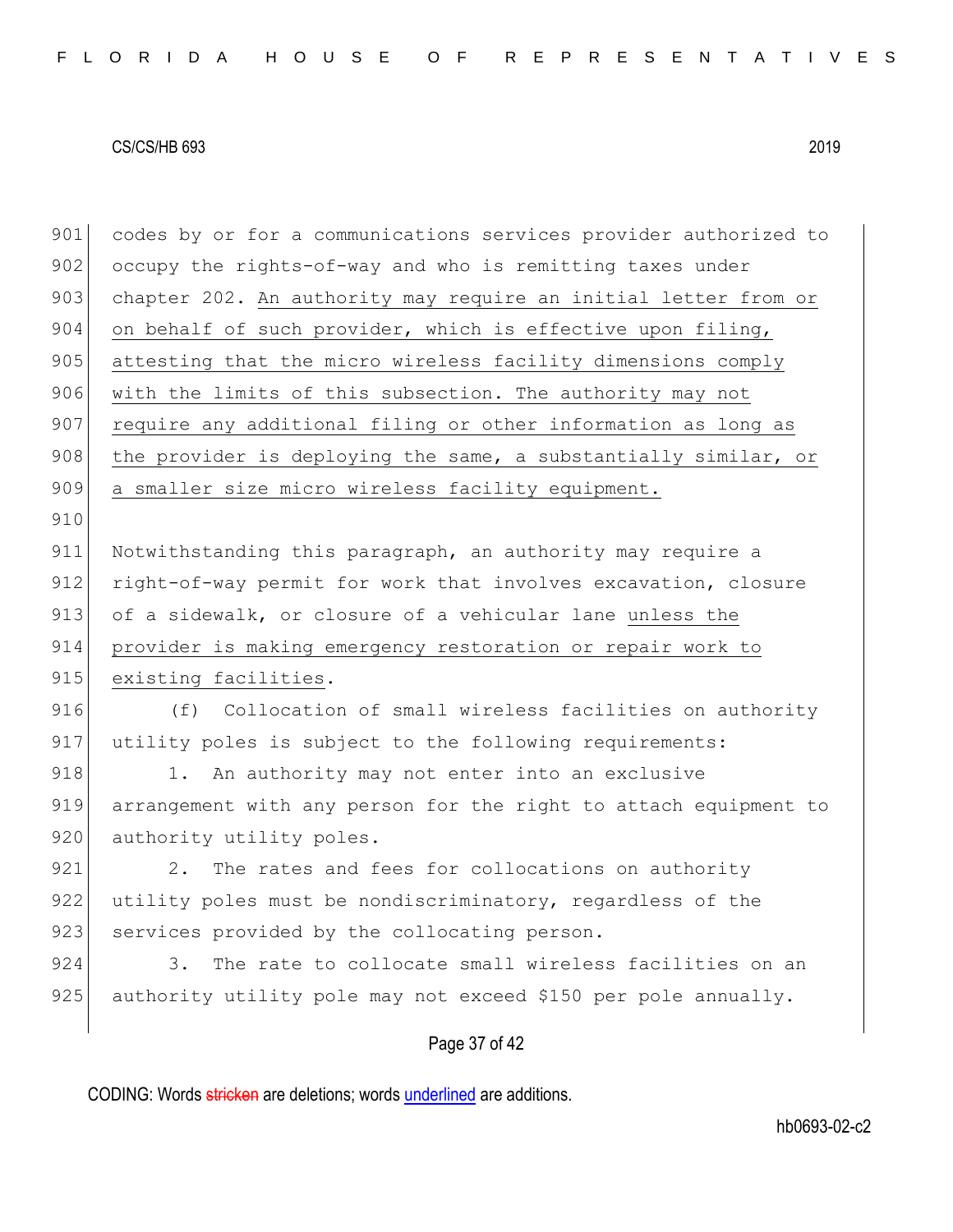926 4. Agreements between authorities and wireless providers 927 that are in effect on July 1, 2017, and that relate to the 928 collocation of small wireless facilities in the right-of-way, 929 including the collocation of small wireless facilities on 930 authority utility poles, remain in effect, subject to applicable 931 termination provisions. The wireless provider may accept the 932 rates, fees, and terms established under this subsection for 933 small wireless facilities and utility poles that are the subject 934 of an application submitted after the rates, fees, and terms 935 become effective.

936 5. A person owning or controlling an authority utility 937 pole shall offer rates, fees, and other terms that comply with 938 this subsection. By the later of January 1, 2018, or 3 months 939 after receiving a request to collocate its first small wireless 940 facility on a utility pole owned or controlled by an authority, 941 the person owning or controlling the authority utility pole 942 shall make available, through ordinance or otherwise, rates, 943 fees, and terms for the collocation of small wireless facilities 944 on the authority utility pole which comply with this subsection.

945 **a.** The rates, fees, and terms must be nondiscriminatory 946 and competitively neutral and must comply with this subsection.

947 b. For an authority utility pole that supports an aerial 948 facility used to provide communications services or electric 949 service, the parties shall comply with the process for make-950 ready work under 47 U.S.C. s. 224 and implementing regulations.

Page 38 of 42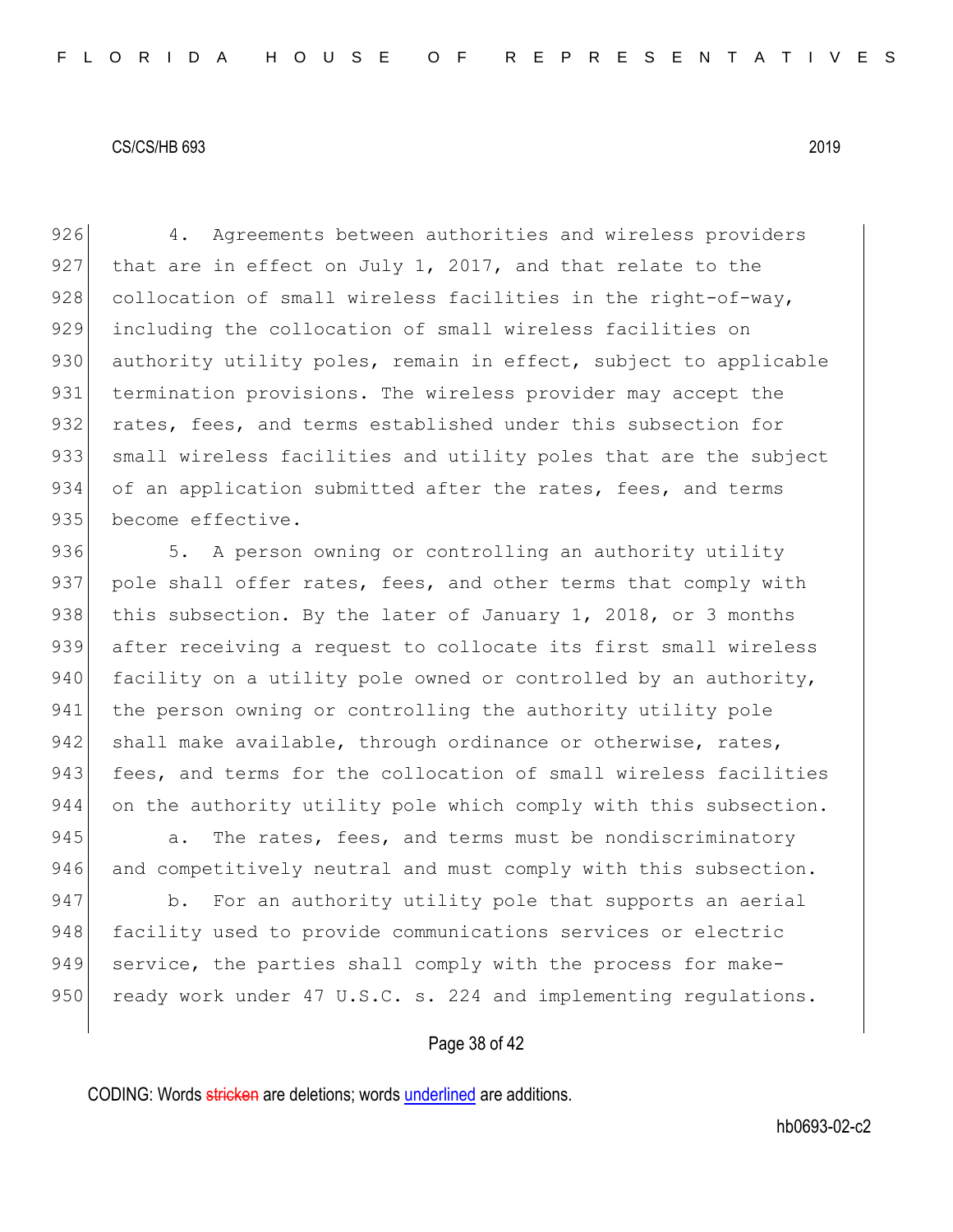951 The good faith estimate of the person owning or controlling the 952 pole for any make-ready work necessary to enable the pole to 953 support the requested collocation must include pole replacement 954 if necessary.

955 c. For an authority utility pole that does not support an 956 aerial facility used to provide communications services or 957 electric service, the authority shall provide a good faith 958 estimate for any make-ready work necessary to enable the pole to 959 support the requested collocation, including necessary pole 960 replacement, within 60 days after receipt of a complete 961 application. Make-ready work, including any pole replacement, 962 must be completed within 60 days after written acceptance of the 963 good faith estimate by the applicant. Alternatively, an 964 authority may require the applicant seeking to collocate a small 965 wireless facility to provide a make-ready estimate at the 966 applicant's expense for the work necessary to support the small 967 wireless facility, including pole replacement, and perform the 968 make-ready work. If pole replacement is required, the scope of 969 the make-ready estimate is limited to the design, fabrication, 970 and installation of a utility pole that is substantially similar 971 in color and composition. The authority may not condition or 972 restrict the manner in which the applicant obtains, develops, or 973 provides the estimate or conducts the make-ready work subject to 974 usual construction restoration standards for work in the right-975 of-way. The replaced or altered utility pole shall remain the

## Page 39 of 42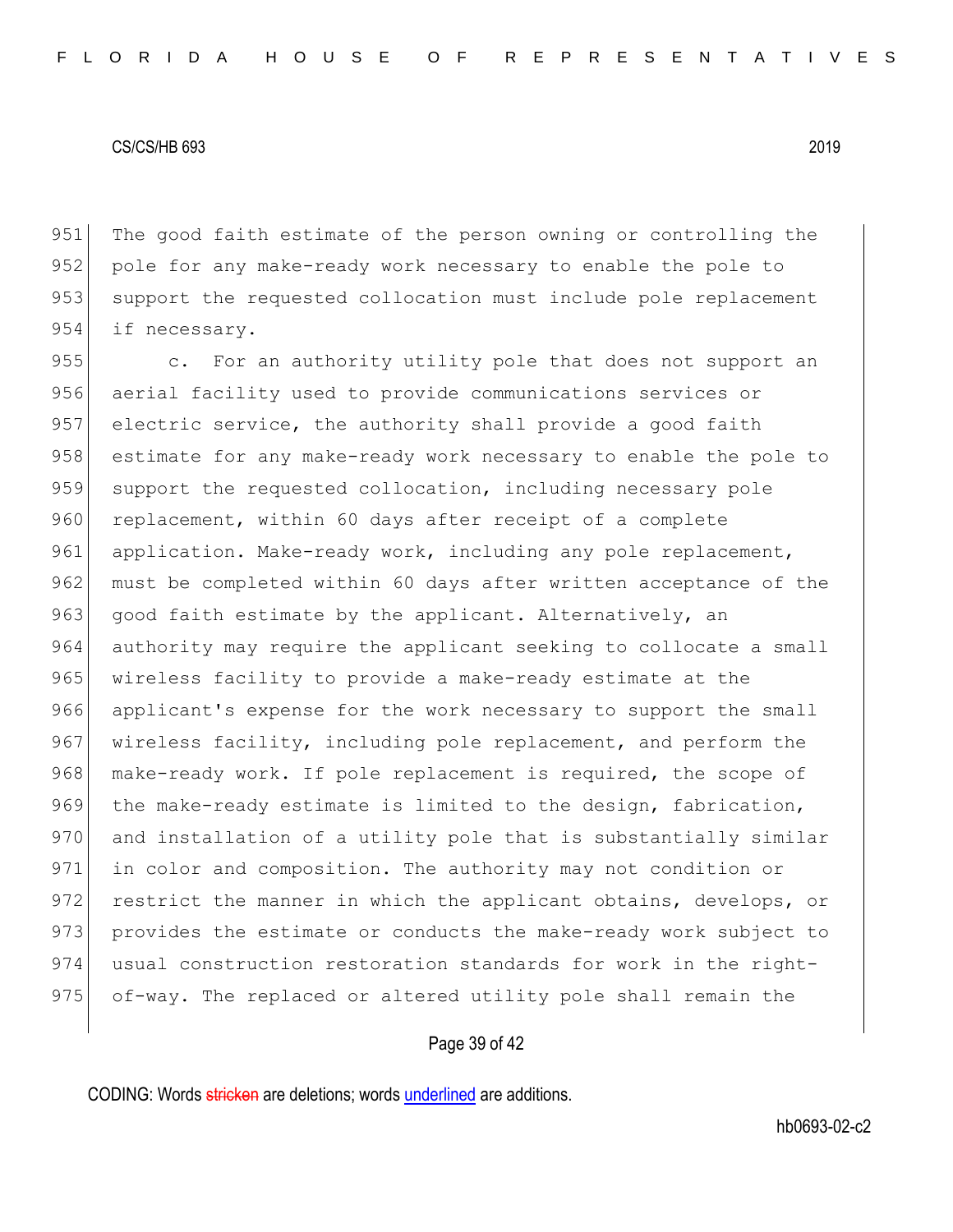976 property of the authority.

977 d. An authority may not require more make-ready work than 978 is required to meet applicable codes or industry standards. Fees 979 for make-ready work may not include costs related to preexisting 980 damage or prior noncompliance. Fees for make-ready work, 981 including any pole replacement, may not exceed actual costs or 982 the amount charged to communications services providers other 983 than wireless services providers for similar work and may not 984 include any consultant fee or expense.

985 6. An authority may require wireless providers to comply 986 with objective design standards adopted by ordinance. The 987 ordinance may require:

988 a. A new utility pole that replaces an existing utility 989 pole to be of substantially similar design, material, and color; 990 b. Reasonable spacing requirements concerning the location 991 of a ground-mounted component of a small wireless facility which 992 does not exceed 15 feet from the associated support structure; 993 or 994 c. A small wireless facility to meet reasonable location

995 context, color, camouflage, and concealment requirements,

998 Such design standards under this subparagraph may be waived by

999 the authority upon a showing that the design standards are not

1000 reasonably compatible for the particular location of a small

997

Page 40 of 42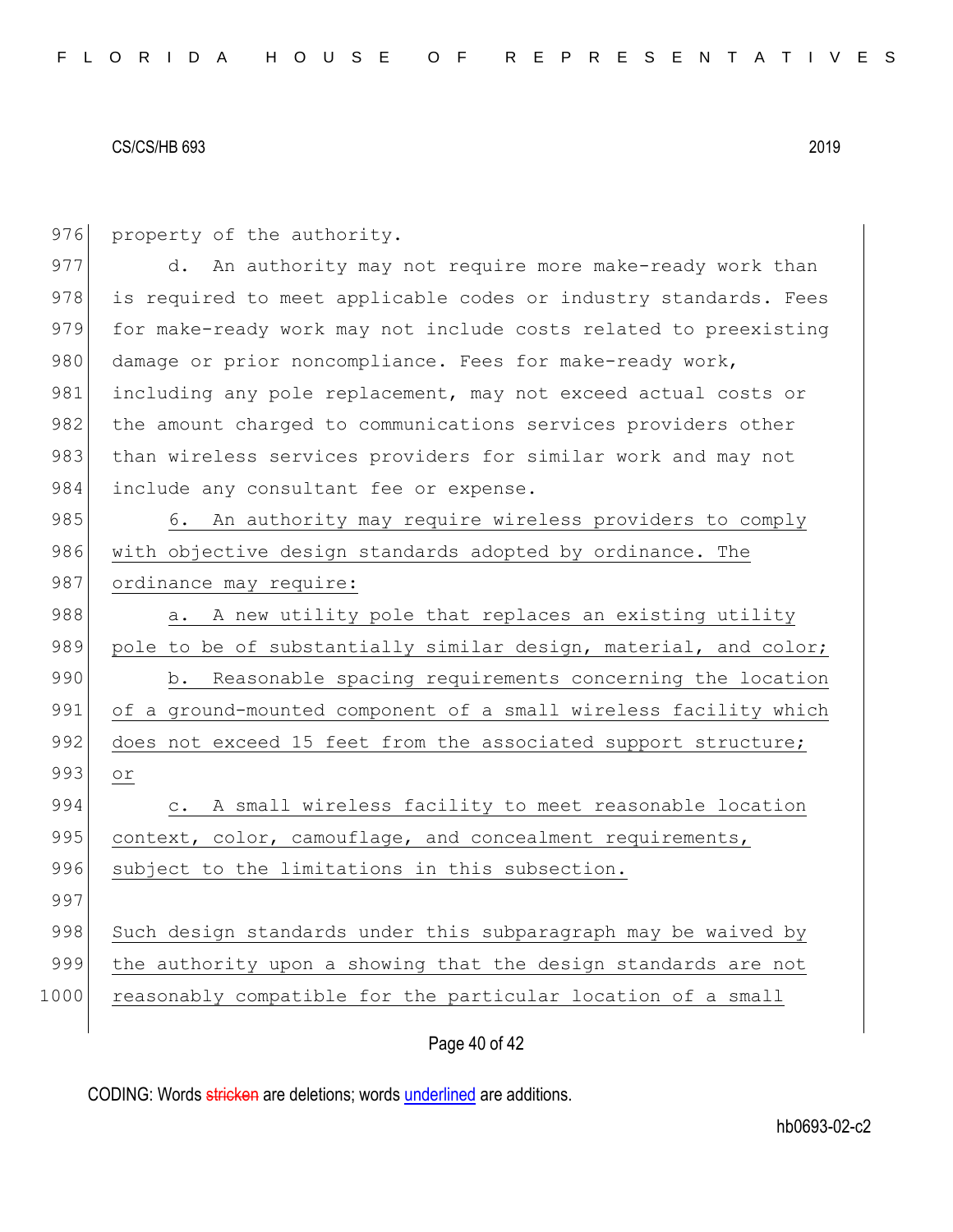| 1001 | wireless facility or are technically infeasible or that the      |
|------|------------------------------------------------------------------|
| 1002 | design standards impose an excessive expense. The waiver must be |
| 1003 | granted or denied within 45 days after the date of the request.  |
| 1004 | For any applications filed before the effective date<br>(q)      |
| 1005 | of ordinances implementing this subsection, an authority may     |
| 1006 | apply current ordinances relating to placement of communications |
| 1007 | facilities in the right-of-way related to registration,          |
| 1008 | permitting, insurance coverage, indemnification, performance     |
| 1009 | bonds, security funds, force majeure, abandonment, authority     |
| 1010 | liability, or authority warranties. Permit application           |
| 1011 | requirements and small wireless facility placement requirements, |
| 1012 | including utility pole height limits, that conflict with this    |
| 1013 | subsection must shall be waived by the authority. An authority   |
| 1014 | may not institute, either expressly or de facto, a moratorium,   |
| 1015 | zoning-in-progress, or other mechanism that would prohibit or    |
| 1016 | delay the filing, receiving, or processing of registrations,     |
| 1017 | applications, or issuing of permits or other approvals for the   |
| 1018 | collocation of small wireless facilities or the installation,    |
| 1019 | modification, or replacement of utility poles used to support    |
| 1020 | the collocation of small wireless facilities.                    |
| 1021 | (i) A wireless provider shall, in relation to a small            |
| 1022 | wireless facility, utility pole, or wireless support structure   |
| 1023 | in the public rights-of-way, comply with nondiscriminatory       |
| 1024 | undergrounding requirements of an authority that prohibit above- |
| 1025 | ground structures in public rights-of-way. Any such requirements |
|      |                                                                  |

Page 41 of 42